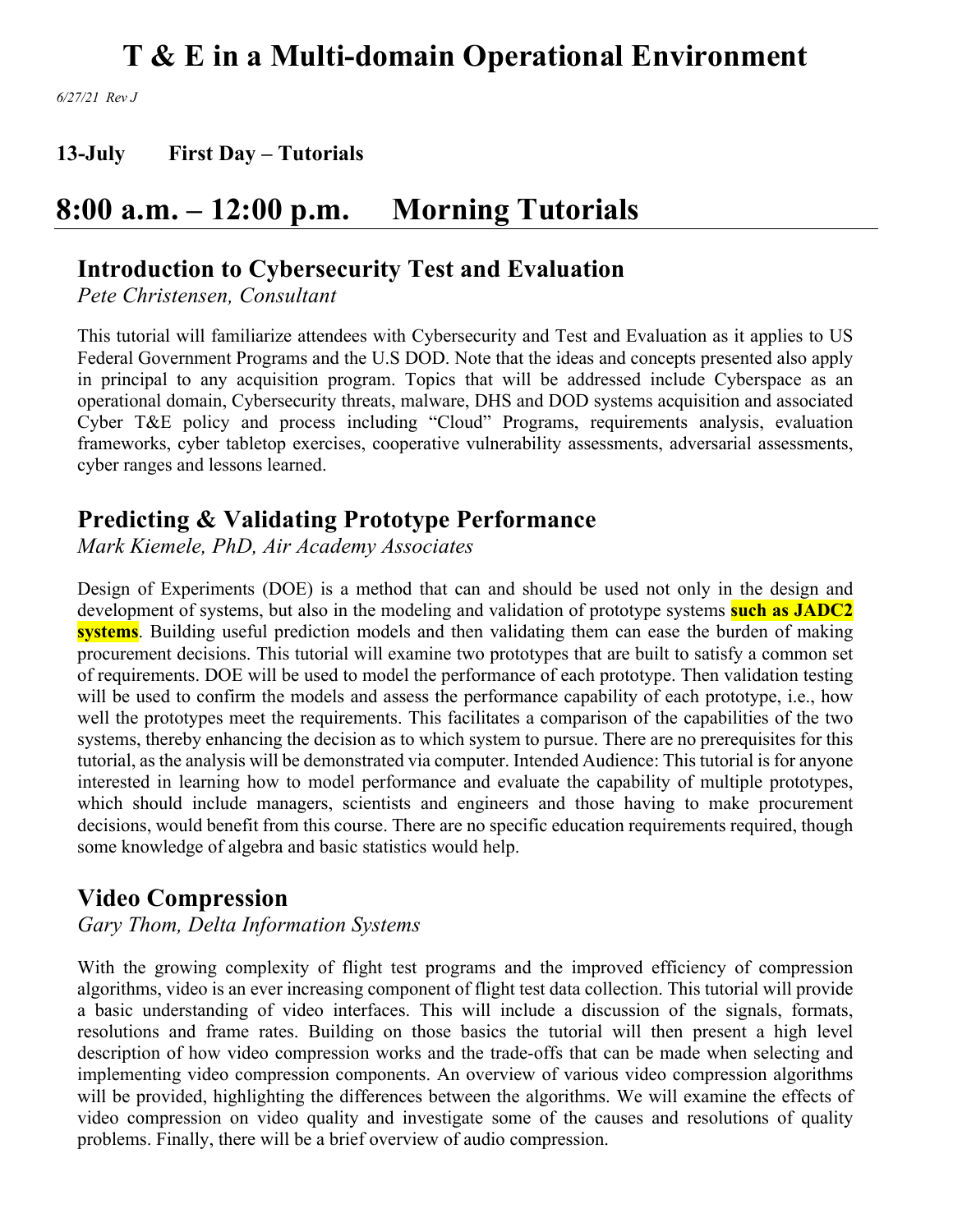## **1:00 p.m. – 5:00 p.m. Afternoon Tutorials**

## **JMETC/TENA Capabilities for JADC2 and Distributed Testing**

*Gene Hudgins, JMETC/TENA Team, Test Resource Management Center*

The Test and Training Enabling Architecture (TENA) was developed as a DoD CTEIP project to enable interoperability among ranges, facilities, and simulations in a timely and cost-efficient manner, as well as to foster reuse of range assets and future software systems. TENA provides for real-time software system interoperability, as well as interfaces to existing range assets, C4ISR systems, and simulations. TENA, selected for use in JMETC events, is well-designed for its role in prototyping demonstrations and distributed testing.

Established in 2006 under the TRMC, JMETC provides readily-available connectivity to the Services' distributed test capabilities and simulations. JMETC also provides connectivity for testing resources in the Defense industry and incorporation of distributed testing and leveraging of JMETC-provided capabilities by programs and users has repeatedly proven to reduce risk, cost, and schedule. JMETC is a distributed LVC testing capability developed to support the acquisition community during program development, developmental testing, operational testing, and interoperability certification, and to demonstrate Net-Ready Key Performance Parameters (KPP) requirements in a customer-specific Joint Mission Environment.

JMETC is the T&E enterprise network solution for secret testing, and uses a hybrid network architecture – the JMETC Secret Network (JSN), based on the SDREN. The JMETC MILS Network (JMN) is the T&E enterprise network solution for all classifications and cyber testing. JMETC provides readily available connectivity to the Services' distributed test capabilities and simulations, as well as industry test resources. JMETC is also aligned with JNTC integration solutions to foster test, training, and experimental collaboration.

TRMC Enterprise Big Data Analytics (BDA) and Knowledge Management (BDKM) has the capacity to improve acquisition efficiency, keep up with the rapid pace of acquisition technological advancement, ensure that effective weapon systems are delivered to warfighters at the speed of relevance, and enable T&E analysts across the acquisition lifecycle to make better and faster decisions using data that was previously inaccessible, or unusable. BDA is the application of advanced tools and techniques to help quickly process, visualize, understand, and report on data. JMETC has demonstrated that applying enterprise-distributed BDA tools and techniques to T&E leads to faster and more informed decisionmaking that reduces overall program cost and risk.

TRMC has been working with Joint Staff and Air Force JADC2 Cross-Functional Teams (CFTs) regarding JADC2 and Multi-Domain Operations (MDO), to inform them on TENA/JMETC and other TRMC capabilities that could be leveraged to support the emerging Joint Staff Joint Domain Environment (JDE). Additionally, TRMC has been engaged with Army Futures Command (AFC) throughout the year in a number of areas including assessing TENA/JMETC Support coupled with Big Data Analytics (BDA), expanding OSD TRMC collaboration and cooperation to other mission areas including, but not limited to, Cyber, BDA, Knowledge Management (KM), Machine Learning (ML), and Artificial Intelligence (AI). This tutorial will inform the audience as to the current impact of TENA, JMETC, and BDA on the T&E community; as well as their expected future benefits to the range community and the warfighter.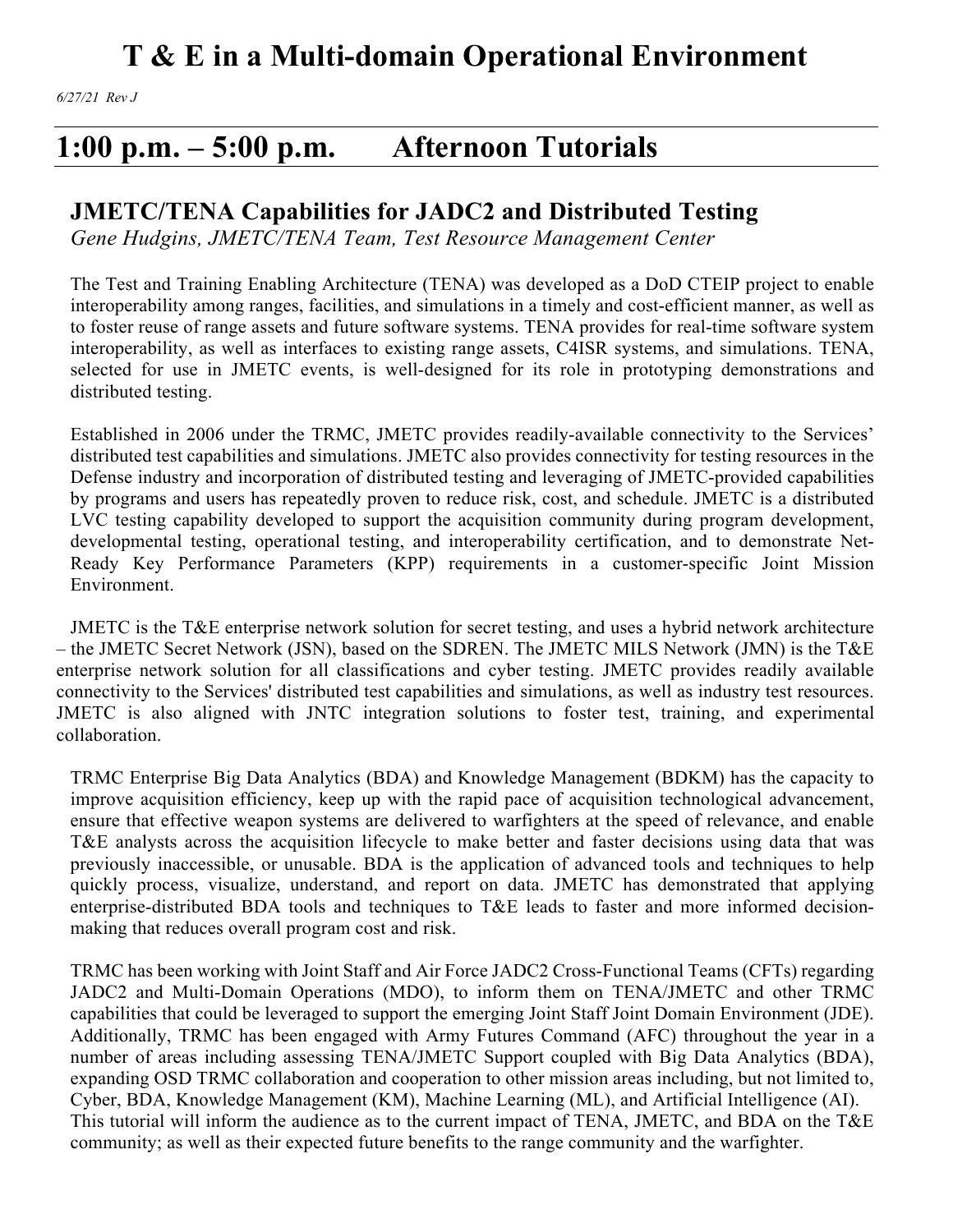*6/27/21 Rev J*

## **Real World Telemetry over IP**

*Gary Thom, Delta Information Systems*

As telemetry ranges are making the move to network centric architectures, it is worth considering the lessons learned over the previous 10 years of designing, installing, troubleshooting and optimizing telemetry data distribution over IP networks. This tutorial will begin with the motivation for moving to Telemetry over IP (TMoIP). It will then provide a basic networking foundation for understanding TMoIP and TMoIP formats. With this basis, we will be able to discuss network design considerations and tradeoffs for a successful TMoIP deployment. Finally, we will present some of the real-world problems and issues that may arise in a TMoIP system and the troubleshooting techniques that can be used to resolve them.

Some presentations at the Workshop will be Limited Distribution C and D, which restricts participation in those sessions to U.S. citizens who are employees of the U.S. Federal Government or its contractors (C), or employees of the Department of Defense or its contractors (D). If you do not meet this requirement, you may be unable to attend every session. Attendees without need-toknow may only attend presentations cleared for public release at sessions. Those wishing to attend the Limited Distribution sessions must submit a visit request. **\*\*All visit requests, via JPAS, DISS, or Visit Request letter, must be received by 3 PM MST on or before 9 July 2021**. Instructions for submitting visit requests can be found at www.itea.org. All presentations are cleared for public release unless noted.

### **14-July Second Day - Plenary Sessions, Technical Sessions, & Exhibits**

- 7:30 a.m. Opening Ceremony: Presentation of Colors National Anthem Mr. Pete Crump – ITEA President
- 7:45 a.m. Welcome: Mr. Charles Garcia, MDO Program Chair & Steve Aragon, White Sands Chapter President 8:00 a.m. Welcome by Brigadier General Eric Little, Commanding General, White Sands Missile Range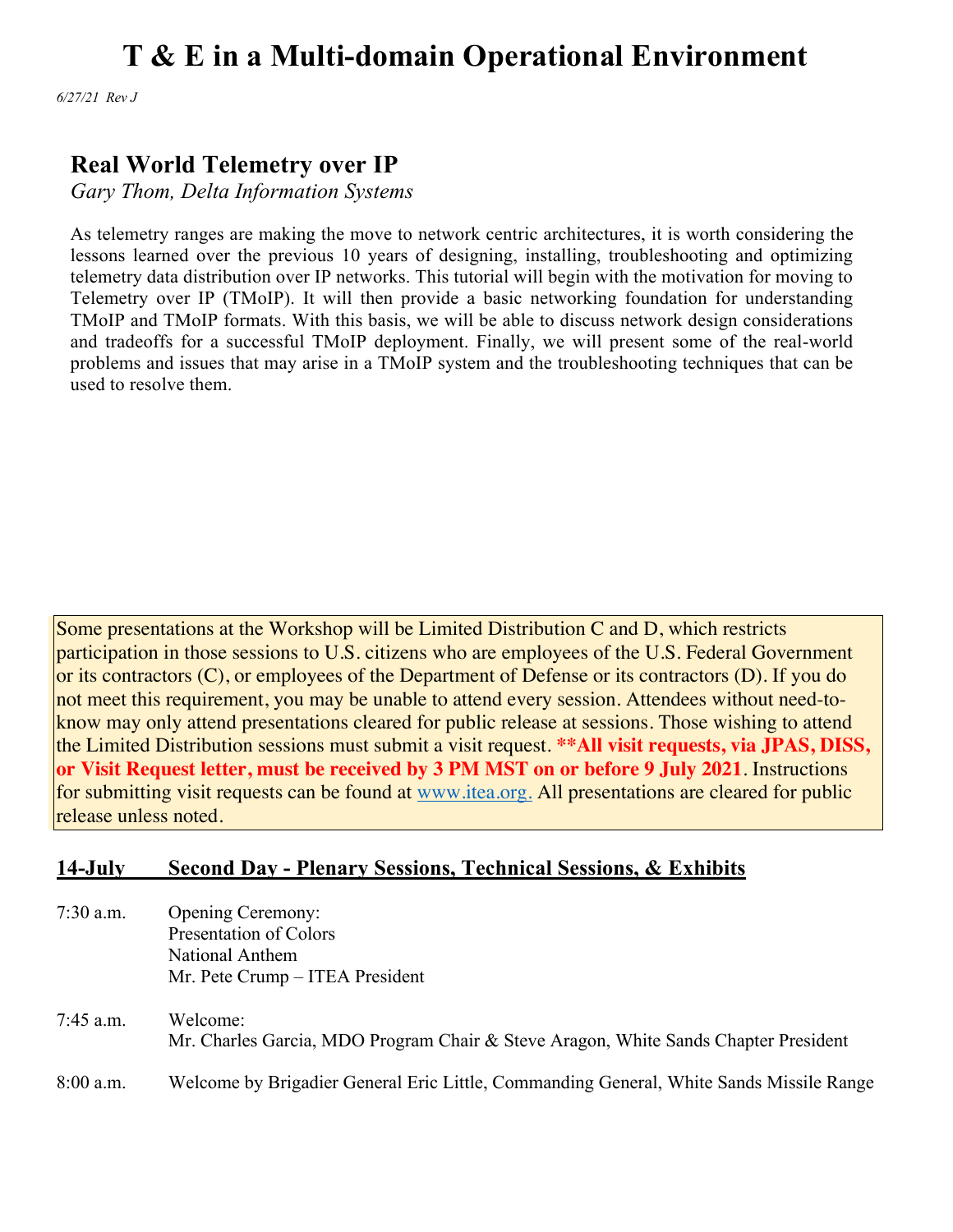*6/27/21 Rev J*

- 8:15 a.m. Keynote Speakers: Sandra Hobson, PhD, (SES), Acting Principal Deputy, Office of the Director, Operational Test & Evaluation, OSD and Christopher Collins, (SES), Director Developmental Test, Evaluation, and Assessments, Office of the Undersecretary of Defense (R&E) - *"Transforming T&E to Adequately Assess Warfighting Capability in a Multi-Domain Operational Environment"*
- 9:00 a.m. Keynote Speaker: George Rumford, (SES) Director (acting) and Principal Deputy, Test Resource Management

#### **9:45 a.m. 30-MINUTE BREAK IN THE EXHIBIT HALL**

| $3:30$ p.m.  | <b>30-MINUTE BREAK IN THE EXHIBIT HALL</b>                                                                                                                                                                                                                                                                                                                                                                                                                              |
|--------------|-------------------------------------------------------------------------------------------------------------------------------------------------------------------------------------------------------------------------------------------------------------------------------------------------------------------------------------------------------------------------------------------------------------------------------------------------------------------------|
| $3:00$ p.m.  | Featured Speaker: Rick Quade, (SES), Test & Evaluation Executive, Department of Navy and<br>Director for Innovation, Technology Requirements and T&E (N94)                                                                                                                                                                                                                                                                                                              |
| $2:30$ p.m.  | Featured Speaker: Paul Mann, (SES) Department of the Navy Chief Engineer, Office of the<br>Deputy Assistant Secretary of the Navy (RDT&E)                                                                                                                                                                                                                                                                                                                               |
| $1:30$ p.m.  | Featured Speakers: Christopher Klug, Director, Air Force Multi-Domain Test Force and<br>Lt Col Michael "Hijack" Fritts, Director of Operations, 411th Flight Test Squadron and F-22<br>Combined Test Force, Emerald Flag Founder, Test Pilot                                                                                                                                                                                                                            |
| $12:30$ p.m. | <b>Lunch Break in the Exhibit Hall</b>                                                                                                                                                                                                                                                                                                                                                                                                                                  |
| $11:00$ a.m. | Test Resource Management Center (TRMC) Panel: "Multi-Domain Enterprise Test<br><b>Infrastructure: Current Efforts and Future Considerations"</b><br>Panelists:<br>$\triangleright$ Ryan Norman, Chief Data Officer (CDO), Test Resource Management Center and<br>Deputy, JMETC<br>► Geoff Wilson, T&E/S&T Program Manager and Hypersonics Test Lead, Test Resource<br><b>Management Center</b><br>▶ Kenny Sanchez, C4T Executing Agent, Test Resource Management Center |
| $10:15$ a.m. | Keynote Speaker: Craig Miller, President, Viasat Government Systems                                                                                                                                                                                                                                                                                                                                                                                                     |

4:00 p.m. Technical Track Sessions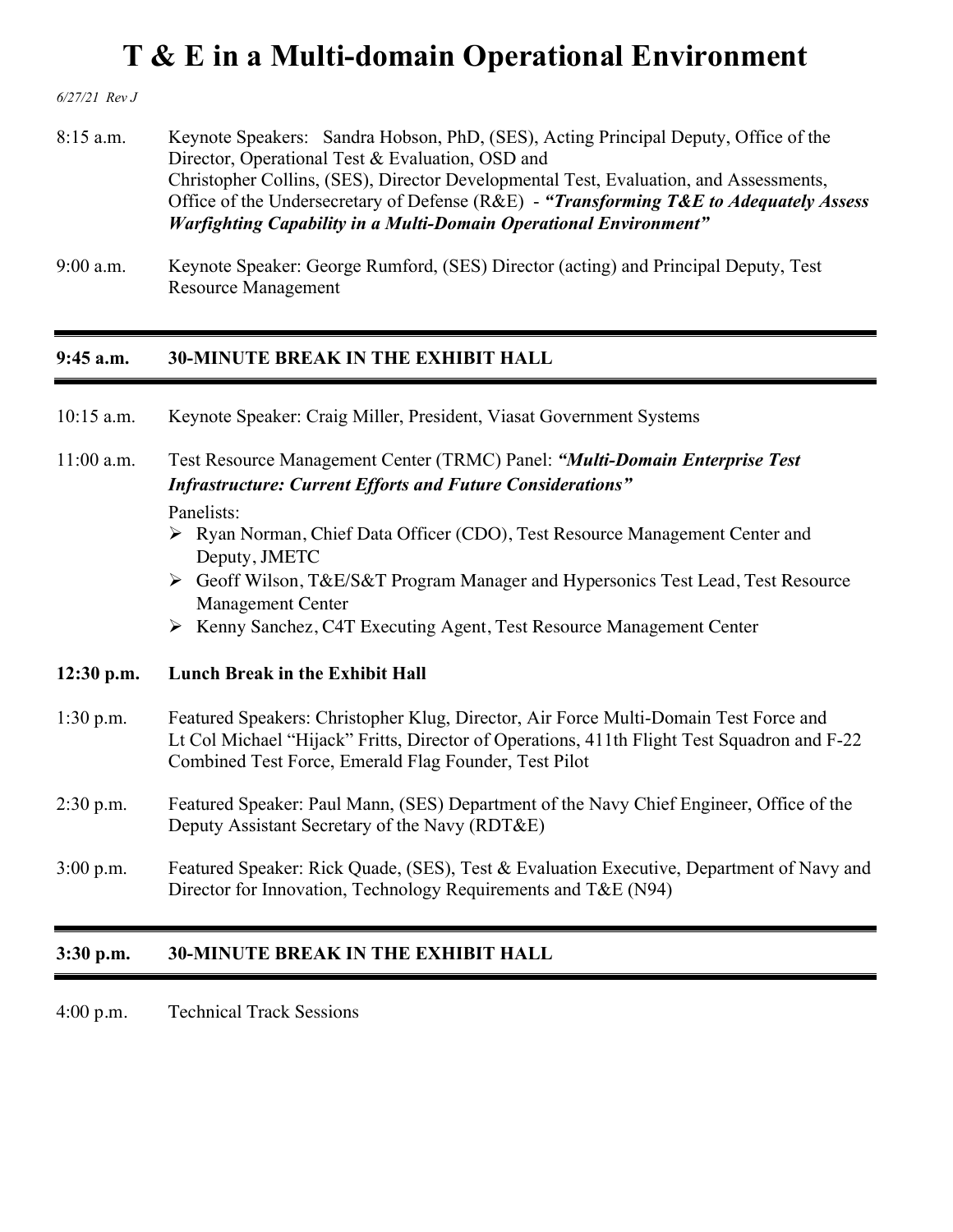*6/27/21 Rev J*

| <b>Chair</b>                                   | <b>Time</b>                                            | <b>Title</b>                                                                                                          | $Presenter(s)$                                                                   |  |
|------------------------------------------------|--------------------------------------------------------|-----------------------------------------------------------------------------------------------------------------------|----------------------------------------------------------------------------------|--|
|                                                | <b>Session 1: Continuous Process Improvement (CPI)</b> |                                                                                                                       |                                                                                  |  |
|                                                | 4:00                                                   | How Agile Acquisition Supports Continuous<br>Processes Evaluation                                                     | Robin Poston, PhD, University of<br>Memphis                                      |  |
| <b>Mark</b><br>Kiemele,                        | 4:30                                                   | Lean Six Sigma                                                                                                        | Mark Kiemele, PhD, Air<br><b>Academy Associates</b>                              |  |
| <b>Air Academy</b><br><b>Associates</b>        | 5:00                                                   | Design for Six Sigma                                                                                                  | Mark Kiemele, PhD, Air<br><b>Academy Associates</b>                              |  |
|                                                | 5:30                                                   | Leveraging the CIPP Model to Achieve CPI<br>in T&E and other DoD Applications                                         | Joe Stufflebeam, PhD, TRAX<br>International                                      |  |
|                                                |                                                        | <b>Session 2: DARPA</b>                                                                                               |                                                                                  |  |
|                                                | 4:00                                                   | <b>Real-time Analytics Fusion for Continuous</b><br><b>LRPF Offensive/Defensive Threat Assessment</b><br>and Response | Gert Berthold & Kevin "Cuz"<br>Cousin, PhD, Cova Strategies,<br>LLC.             |  |
| <b>Colonel</b><br>(USA, Ret)<br><b>Barbara</b> | 4:30                                                   | Dual-Purpose ISR Analytics Exploitation for<br>Offensive/Defensive Multi-Domain<br><i><b>Operations</b></i>           | Gert Berthold & Kevin "Cuz"<br>Cousin, PhD, Cova Strategies,<br>LLC.             |  |
| Trent,<br><b>COVA</b><br><b>Strategies</b>     | 5:00                                                   | Applying Composable Inline Analytics for<br><b>Intelligence Fusion</b>                                                | Gert Berthold & Kevin "Cuz"<br>Cousin, PhD, Cova Strategies,<br>LLC.             |  |
|                                                | 5:30                                                   | Analytics Fusion across Distributed Zones of<br>Security                                                              | Kevin "Cuz" Cousin, PhD & Gert<br>Berthold, Cova Strategies, LLC.                |  |
|                                                |                                                        | <b>Session 3: Software Intensive in support of JADC2</b>                                                              |                                                                                  |  |
|                                                | 4:00                                                   | C4ISR and Software Intensive Systems T&E<br>Challenges                                                                | Kenneth Sanchez, Kathy Smith, &<br>Kent Pickett, NAVAIR                          |  |
|                                                | 4:30                                                   | <b>Automation of Legacy Test Systems</b>                                                                              | Dennis Shen & Dontel Newton,<br>Georgia Tech Research Institute                  |  |
| Jaime Lujan,<br><b>Trideum</b>                 | 5:00                                                   | Synthetic Data Generation to Enable T&E<br>S&T for Big Data Analytics                                                 | Kenneth Sanchez, Kathy Smith, &<br>Kent Pickett, NAVAIR                          |  |
|                                                | 5:30                                                   | New Methods/Products for Comprehensive<br>Analysis of T&E Events; Big Data Analysis<br>for $T\&E$                     | Kenneth Sanchez, Kathy Smith,<br>Kent Pickett, & William Wolfe,<br><b>NAVAIR</b> |  |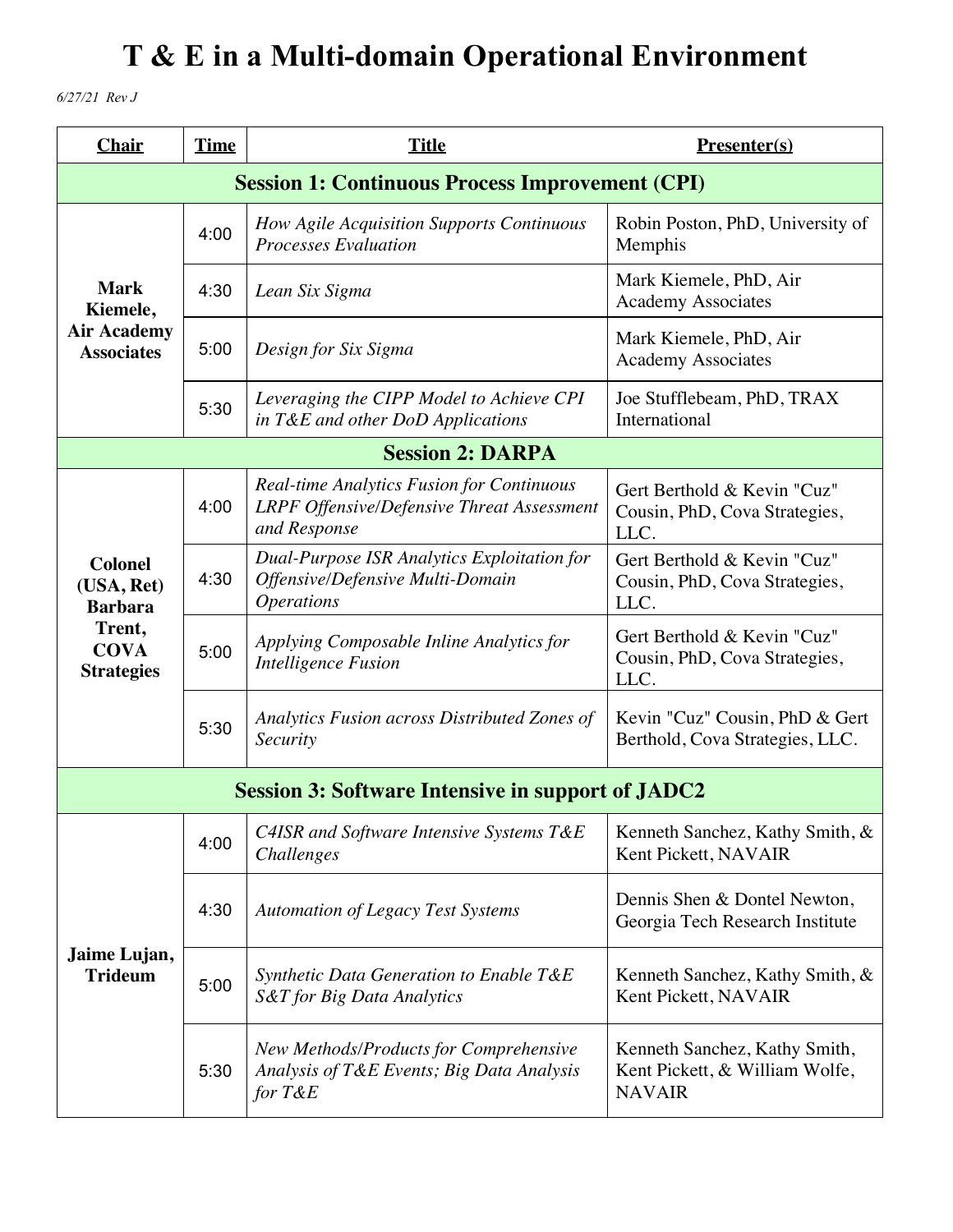*6/27/21 Rev J*

| <b>Session 4: Enabling Technologies</b> |      |                                                                            |                                                                           |
|-----------------------------------------|------|----------------------------------------------------------------------------|---------------------------------------------------------------------------|
| <b>Armando</b><br>Juarez,               | 4:00 | The Next Generation DoD Imaging<br>Architecture **Limited D Presentation** | Joe Stufflebeam, Ph.D., TRAX<br>International                             |
|                                         | 4:30 | <b>Remote Classified Operations</b>                                        | Grant Senn, Southwest Range<br>Services (SRS)                             |
| <b>GreyBeard</b><br>Group               | 5:00 | Universal Beamforming Technology for<br><b>Telemetry Applications</b>      | Dorse DuBois, Mannatek; Anand<br>Kelkar, CDSI; Juan Guadiana,<br>Mannatek |
|                                         | 5:30 | Coupled Sensor Array System (CSAS)                                         | Jose Mendez, Southwest Range<br>Services (SRS)                            |

### **6:00 p.m. RECEPTION IN THE EXHIBIT HALL**

### **15-July Third Day - Plenary Session, Technical Sessions, & Exhibits**

8:00 a.m. Welcome and overview of the day's events by Mr. Charles Garcia – MDO Program Chair

- 8:15 a.m. Featured Speaker: Dr. Randy Garrett (SES), Program Manager for Geospatial Cloud Analytics (GCA) and Multi-Domain Analytics (MDA), DARPA Strategic Technology Office (STO) *"Testing for a New Age of Warfare" - Substantial changes in enemy strategy and tactics as well as changes in the global environment necessitate changes in the DoD response. Testing must respond with new techniques to accommodate more diverse equipment and military doctrine. Testing will also need to be more agile but also more comprehensive. This presentation will provide some ideas on how testing could be enhanced to be even more effective for future conflicts.*
- 9:00 a.m. Featured Speaker: Col. Nick Hague, Director of Test and Evaluation, Space Force

#### **9:45 a.m. 30-MINUTE BREAK IN THE EXHIBIT HALL**

10:15 a.m. Featured Speaker: Gary Anaya, Chief, U.S. Army Fires Center of Excellence /AFC- FCC Capabilities Development & Integration Cell (CDI-Cell) – *"Overview of the PNTAX-2020 Excursion"* **\*\* Limited D Presentation\*\***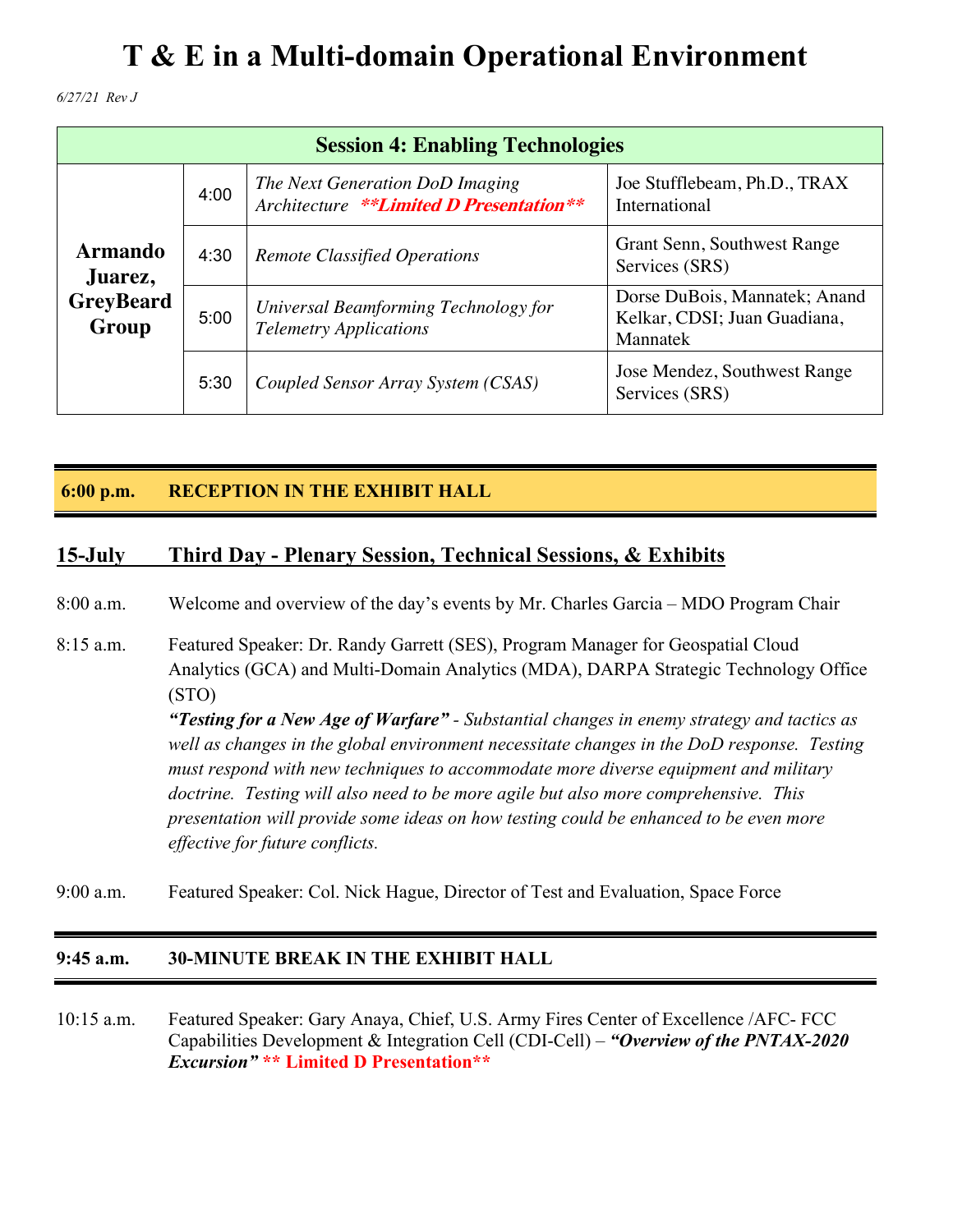*6/27/21 Rev J* 10:50 a.m. Keynote Speaker: Brigadier General Stephanie R. Ahern, Director of Concepts, Futures and Concepts Center (FCC), Army Futures Command (AFC) 11:30 a.m. Featured Speaker: Colonel Adam Butler, Deputy Commander, Joint Modernization Command (JMC), Futures and Concepts Center (FCC), Army Futures Command (AFC) **12:00 p.m. Lunch Break in the Exhibit Hall** 1:00 p.m. **Panel: University Showcase – Supporting JADC2**  Ø Machine & Deep Learning at NMSU: Application to Space Weather by Laura Boucheron, PhD, Associate Professor, Klipsch School of Electrical and Computer Engineering, **NMSU** Ø Human Capital Development for Systems and Mission Engineering Contexts: Leveraging UTEP's IMSE department by Ms. Shani Rivera, Research Assistant University of Texas at El Paso Ø Physical Science Laboratory's (PSL) CREW Apprenticeship Program by Marcella Shelby, PhD, Strategic Initiatives Officer, PSL, New Mexico State University 2:15 p.m. Featured Speaker: Jerry Tyree, Deputy Commander and Technical Director, White Sands Test Center, Army Test and Evaluation Command, White Sands Missile Range – *"MRTFB* 

*Support of JADC2"*

#### **3:00 p.m. 30-MINUTE BREAK IN THE EXHIBIT HALL**

#### 3:30 p.m. Technical Track Sessions

| <b>Chair</b>                                    | <b>Time</b> | <b>Title</b>                                                                                      | $Presenter(s)$                                                                                                               |
|-------------------------------------------------|-------------|---------------------------------------------------------------------------------------------------|------------------------------------------------------------------------------------------------------------------------------|
| <b>Session 5: Tools for Distributed Testing</b> |             |                                                                                                   |                                                                                                                              |
|                                                 | 3:30        | Employing a CLONE to Enhance JADC2<br><b>Testing</b>                                              | CAPT Jeff Hoyle (USN, Retired),<br>Rajive Bagrodia, PhD, Jeff<br>Weaver, PhD & Lloyd Wihl,<br>Scalable Networks Technologies |
| Joe<br>Bullington,<br><b>Jacobs</b>             | 4:00        | Development and Testing of Navy Torpedoes<br>in a Full Fidelity Simulated Undersea<br>Environment | Carlos Godoy, Kenneth Sanchez,<br>Kent Pickett, Kathy Smith,<br><b>NAVAIR</b>                                                |
|                                                 | 4:30        | Continuous, Scaled and Agile Security<br>Analysis of Web Application Code                         | Steve Seiden, Acquired Data<br>Solutions                                                                                     |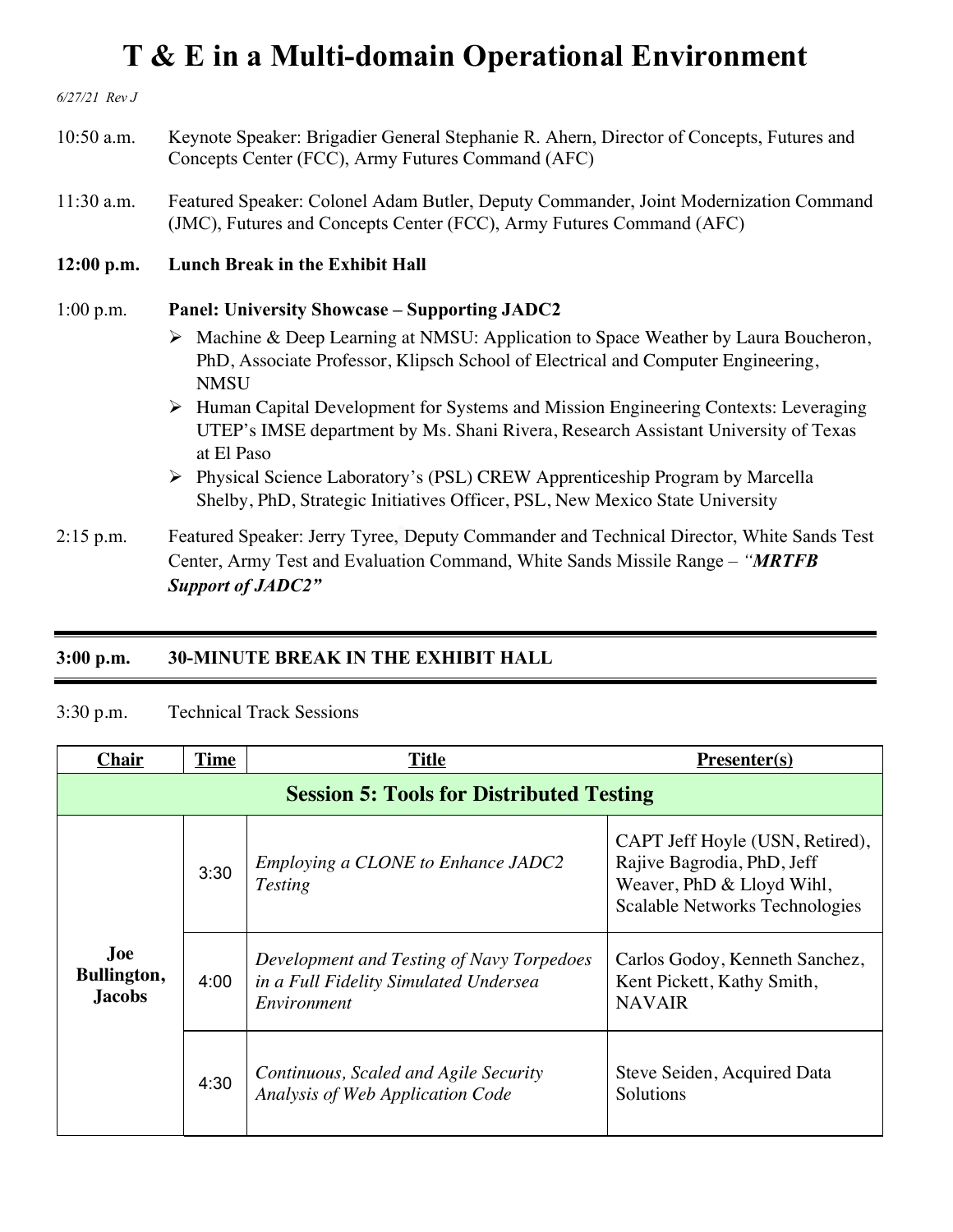*6/27/21 Rev J*

| <b>Session 6: University Showcase - Supporting JADC2</b> |                                                                                                                   |                                                                                                                                      |                                                                                                                                                                                     |  |
|----------------------------------------------------------|-------------------------------------------------------------------------------------------------------------------|--------------------------------------------------------------------------------------------------------------------------------------|-------------------------------------------------------------------------------------------------------------------------------------------------------------------------------------|--|
| Richard O.<br>Martinez,<br><b>GreyBeard</b><br>Group     | 3:30                                                                                                              | Deep Learning for Verification of Electronic<br><b>Warfare Techniques</b>                                                            | Caleb Story & Jerrik Waugh,<br>Physical Science Laboratory, New<br>Mexico State University                                                                                          |  |
|                                                          | 4:00                                                                                                              | Hot Fire Test in a Reaction Control Engine<br>and Throttleable Engine                                                                | Jazmin Arellano, UTEP                                                                                                                                                               |  |
|                                                          | 4:30                                                                                                              | Function Level ROP Gadget Survival Using<br><b>Compiler-Based Software Diversification</b>                                           | David Reyes, UTEP                                                                                                                                                                   |  |
|                                                          | 5:00                                                                                                              | The Data Acquisition System for a 1 MW<br>Combustor                                                                                  | Md Mohieminul I. Khan, UTEP                                                                                                                                                         |  |
|                                                          |                                                                                                                   | <b>Session 7: Directed Energy</b>                                                                                                    |                                                                                                                                                                                     |  |
|                                                          | 3:30                                                                                                              | Directed Energy Weapon Test & Evaluation<br>in a Relevant Multi-Domain Operational<br><b>Environment ** Limited D Presentation**</b> | Nathaniel C. Charles, Francis<br>Check & Stephen Lenart, TRAX<br>International; Filberto Macias,<br>White Sands Center; Gustavo L.<br>Sierra, ATEC; Steve Squires,<br><b>HELSTF</b> |  |
| <b>Mark</b><br>Henderson,<br><b>Blue Halo</b>            | 4:00                                                                                                              | Design and development of a beam profiling<br>system for range testing of 150 kW class laser<br>systems ** Limited C Presentation**  | James Luke, PhD, BlueHalo                                                                                                                                                           |  |
|                                                          | 4:30                                                                                                              | Mobile Laser Integrated Diagnostic Suite<br>(LIDS) Program Update<br><b>** Limited C Presentation**</b>                              | Milan Buncick, PhD, BlueHalo                                                                                                                                                        |  |
|                                                          | 5:00                                                                                                              | <b>HPM Sensor on Instrumented sUAS Update</b><br><b>** Limited A/Open Presentation**</b>                                             | Mark Henderson, BlueHalo                                                                                                                                                            |  |
|                                                          | <b>Session 8: Intellectual Property Considerations for Technology Developed with</b><br><b>Government Funding</b> |                                                                                                                                      |                                                                                                                                                                                     |  |
|                                                          | 3:30                                                                                                              | Patents                                                                                                                              | Kevin Soules, Loza & Loza, LLP                                                                                                                                                      |  |
| Kevin<br>Soules,                                         | 4:00                                                                                                              | Copyrights                                                                                                                           | Kevin Soules, Loza & Loza, LLP                                                                                                                                                      |  |
| Loza &                                                   | 4:30                                                                                                              | The Bayh-Dole Act                                                                                                                    | Cameron Smith, Texas Tech                                                                                                                                                           |  |
| Loza, LLP                                                | 5:00                                                                                                              | Monetization Strategies for Federally Funded<br><b>Innovations</b>                                                                   | William "Hutton" Jones, Texas<br>Tech                                                                                                                                               |  |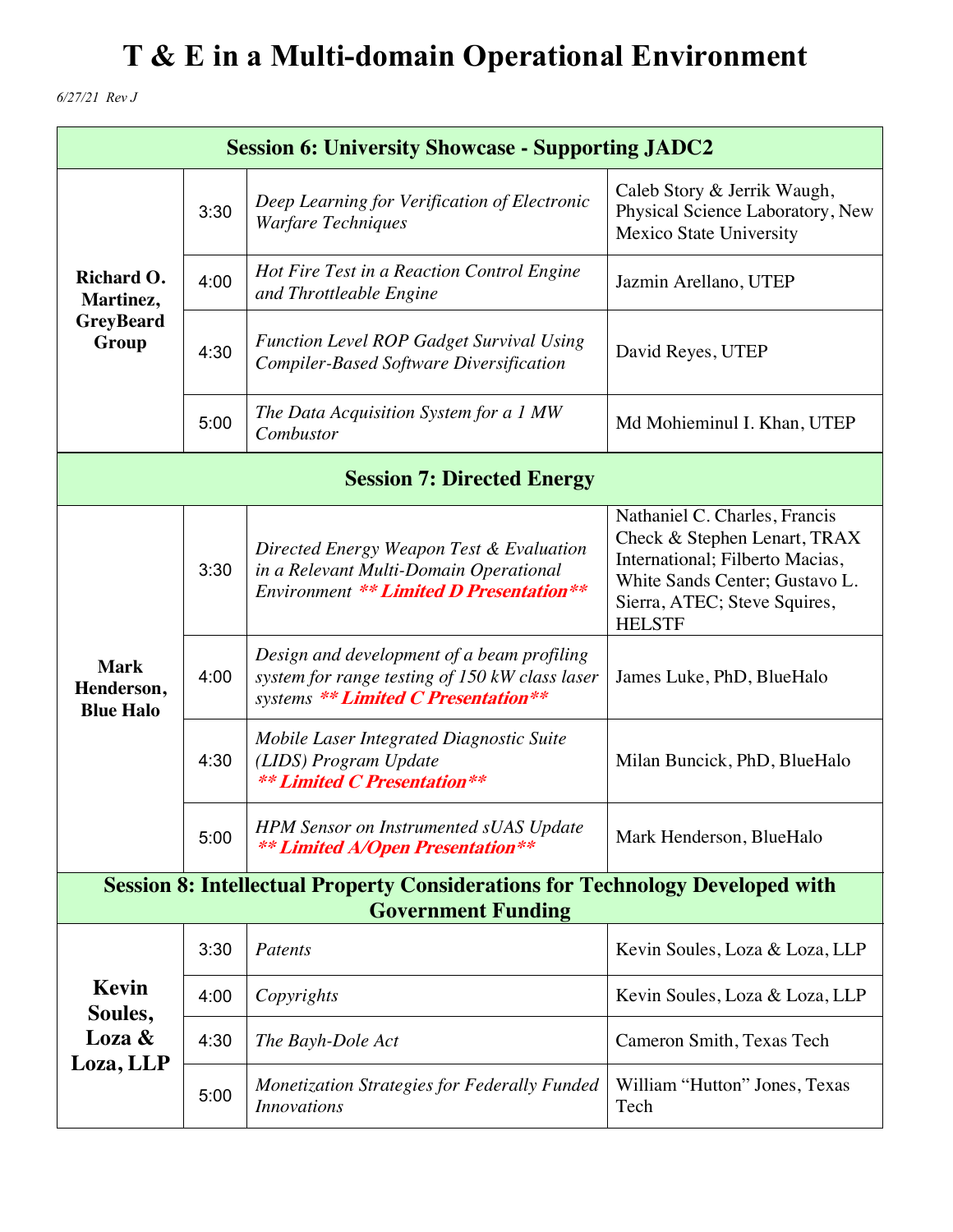*6/27/21 Rev J*

| <b>Session 9: Technology in Support of Operational Planning</b> |      |                                                    |                                       |
|-----------------------------------------------------------------|------|----------------------------------------------------|---------------------------------------|
| Michael T.<br>McCarthy,<br>Army                                 | 3:30 | Infrastructure as Code                             | Will Lester, Nextech Solutions        |
|                                                                 | 4:00 | Multi-Tethered BackHaul System (MTBS)              | Kristopher Nagy, Nextech<br>Solutions |
| <b>Futures</b><br><b>Command</b>                                | 4:30 | Risk Management Framework as a Service<br>(RMFaaS) | Kristopher Nagy, Nextech<br>Solutions |
|                                                                 | 5:00 | Accelerate Through your PACE Plan                  | Vivian Richards, Splunk, Inc.         |

### **Exhibit Hall Hours**

Tuesday, July  $13<sup>th</sup> - 8:00am - 5:30pm$ , Exhibitor Set-up Wednesday, July  $14<sup>th</sup> - 9:00$ am – 6:00pm (Networking Reception 6:00-8:00pm) Thursday, July  $15<sup>th</sup> - 9:00am - 4:00pm$ Thursday, July  $15<sup>th</sup> - 4:00pm - 8:00pm$ , Exhibitor Move-out

#### **Host Hotel**

Radisson Hotel El Paso Airport 1770 Airway Blvd. El Paso, TX 79925 Phone: 915-772-3333

ITEA is pleased to offer a special below government per diem rate of **\$98 per night.** This property is the host hotel and when making your reservation you must indicate you are with the ITEA workshop. To receive the special rate call 915-772-3333 or click the Radisson link above to book your reservation by **June 21, 2021. Be sure to use group code ITEAW for \$98 rate.**

### **Program Planning Committee** (MDO@itea.org)

Program Chair: Charles Garcia – GreyBeard Group Technical Co-Chairs: Steve Aragon – BlueHalo & Richard Martinez – GreyBeard Group IT/AV Co-Chairs: Armando Juarez – GreyBeard Group & Carlos Maez - SRS Exhibits and Sponsorships: Lena Moran – 951-219-4817, Lena@itea.org Security (Visitor Requests): Anahi Mancha, anahi.l.mancha.ctr@mail.mil Registration: info@itea.org or 703-631-6220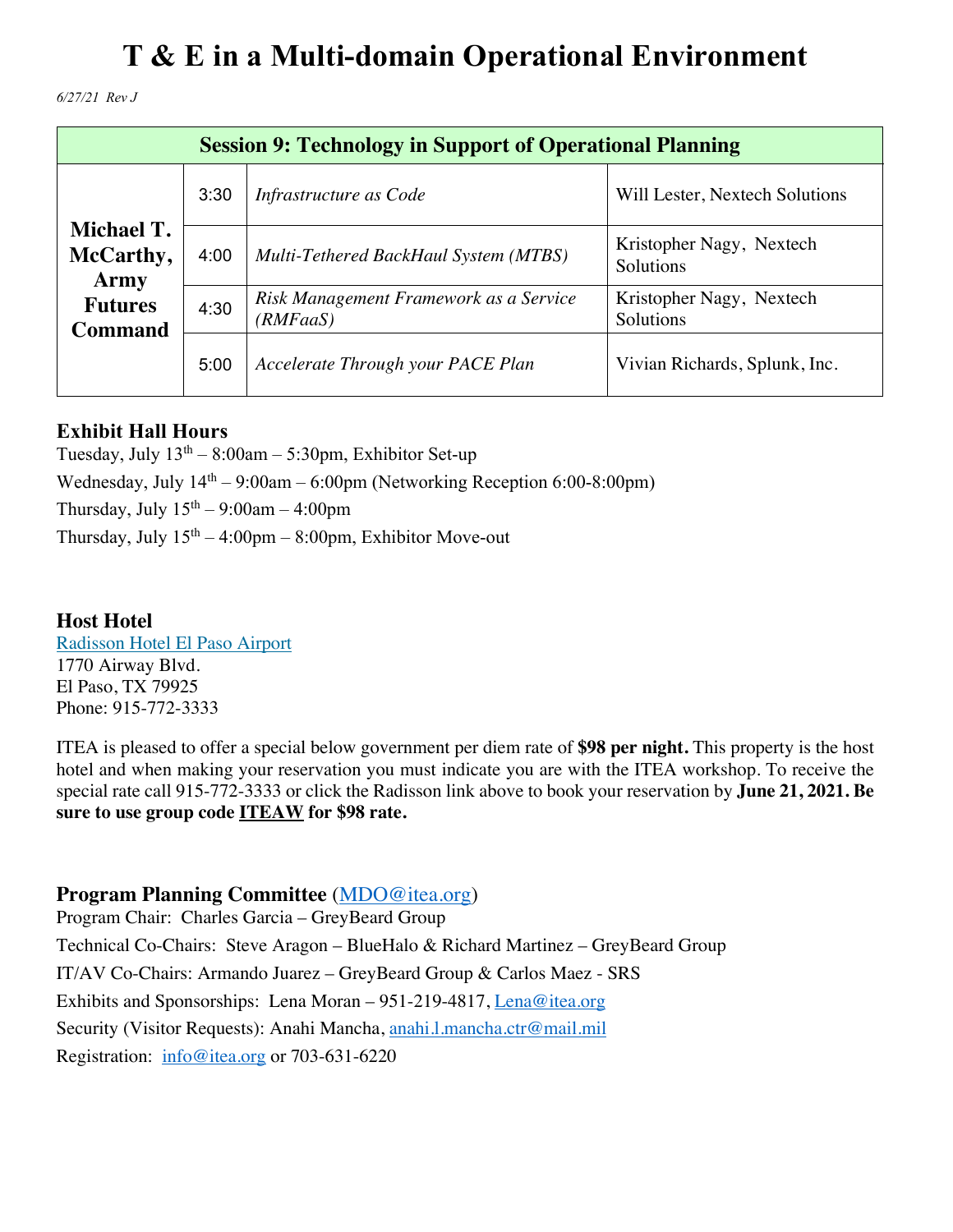*6/27/21 Rev J*

## **Technical Track Session Abstracts**

### *Accelerate Through your PACE Plan*

Vivian Richards, Splunk, Inc.

Integrated Joint, NATO, and Allied Forces Partner Nations (PN) solutions are needed to address the integration of cyber operations, electronic warfare, and signals intelligence analysis, exploitation, and dissemination for cooperative intelligence sharing, security assistance and operations. Novel solutions are desired that support the rapid and effective interoperability of US military technologies (inclusive of government developed and commercially available technologies), systems, and processes with NATO and PN's capabilities to deliver common- systems (and system-of-systems architectures). The solutions must provide integrated, interoperable, timely, and affordable capabilities, across the various zones of security, that promote decisive action supporting Joint, coalition and multinational military operations.

The Correlation Enhanced Understanding System (COEUS) provides an intelligent data pipeline component for understanding and enriching data which crosses multiple security zones. Data transformation algorithms allow the data to be readily compressed and processed at an intermediate representation without loss of context across an array of additional analytic and data processing technical components using open data exchange standards. Not only does this pre-processing of raw data streams into vectors provide a reduction in effective bandwidth for data transfer and end-point data stream processing; it allows for the use of a common C4ISR/C5ISR system configuration across Joint, NATO and PN forces with common operational, sustainment, and training requirements for efficient and consist information sharing and operations. While the system may be common across the forces, the fidelity of the analytics, results and levels of confidence are reflective of the level of information afforded to a security zone; e.g., all forces can share Open Source and Publicly Available Information (PAI) and unclassified information, but PN, NATO and US information sharing security protocols dictate how data vectors may be utilized across security guards, zones of security and as data inputs to analytics and the C5ISR system. Operational applications of this prototype will be explored.

### *Analytics Fusion across Distributed Zones of Security*

Kevin "Cuz" Cousin, PhD, and Gert Berthold, Cova Strategies, LLC.

Integrated Joint, NATO, and Allied Forces Partner Nations (PN) solutions are needed to address the integration of cyber operations, electronic warfare, and signals intelligence analysis, exploitation, and dissemination for cooperative intelligence sharing, security assistance and operations. Novel solutions are desired that support the rapid and effective interoperability of US military technologies (inclusive of government developed and commercially available technologies), systems, and processes with NATO and PN's capabilities to deliver common- systems (and system-of-systems architectures). The solutions must provide integrated, interoperable, timely, and affordable capabilities, across the various zones of security, that promote decisive action supporting Joint, coalition and multinational military operations.

The Correlation Enhanced Understanding System (COEUS) provides an intelligent data pipeline component for understanding and enriching data which crosses multiple security zones. Data transformation algorithms allow the data to be readily compressed and processed at an intermediate representation without loss of context across an array of additional analytic and data processing technical components using open data exchange standards. Not only does this pre-processing of raw data streams into vectors provide a reduction in effective bandwidth for data transfer and end-point data stream processing; it allows for the use of a common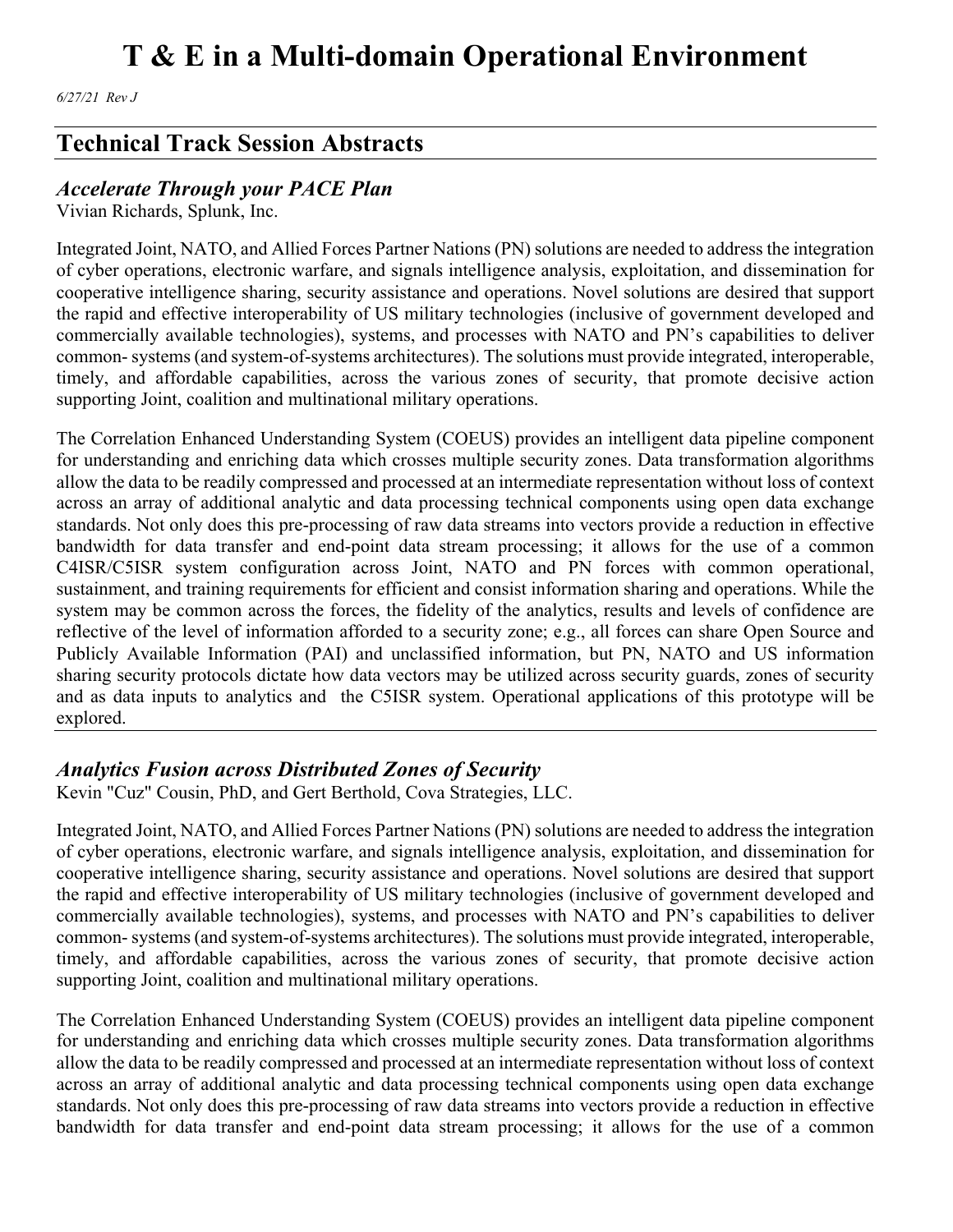*6/27/21 Rev J*

C4ISR/C5ISR system configuration across Joint, NATO and PN forces with common operational, sustainment, and training requirements for efficient and consist information sharing and operations. While the system may be common across the forces, the fidelity of the analytics, results and levels of confidence are reflective of the level of information afforded to a security zone; e.g., all forces can share Open Source and Publicly Available Information (PAI) and unclassified information, but PN, NATO and US information sharing security protocols dictate how data vectors may be utilized across security guards, zones of security and as data inputs to analytics and the C5ISR system. Operational applications of this prototype will be explored.

### *Applying Composable Inline Analytics for Intelligence Fusion*

Gert Berthold & Kevin "Cuz" Cousin, PhD, Cova Strategies, LLC.

To counter malign activities in complex, multiethnic, contested spaces. Information Operations (IO) teams must assess the information environment, draw conclusions, and present relevant assessments to supported elements to make sound decisions and take targeted actions faster than the adversary. The modern interconnected electronic world provides vast amounts of raw data that can provide the basis for IO assessments. Presently, getting access to the broadest spectrum of available data (PAI feeds or government owned) and sifting through that data to find, interpret, assess, and present usable information is a time consuming, labor intensive effort. Operators need an organic and rapid ability to find, curate, refine, analyze, and present information from select local, topical, or global strategic conversations to enable responsive and decisive actions.

IO requirements, across the corpus of available text and multimedia (audio, images, video), include rapidly delineating appropriate conversations along with the identification of different competing narratives within the larger conversation, the primary influencing agents for these respective narratives, as well as any artificial manipulation of the conversation through bots, trolls, astro-turfing campaigns, etc. While ingest and storage requirements vary by organization and mission intent, the common framework consists of the identification of potential sources; ingest from available sources; enrichment and data fusion; analytics processing for the generation of Situation Awareness, insights, and the analyzing of behaviors and situations that can lead to preempting threats, attacks, system failures; and the visualization of the results for decision support, within a set of tools and user interface(s).

Concept Maniac (Media Analytics for Information Operations Activities) outlines an approach to fulfill the Publicly Available Information (PAI) Find, Identify/Interpret, Assess/ Understand and Present capability using intelligent ingest, advanced algorithms and machine learning, and a range of visualization tools to provide Information Operations and data-driven intelligence. This prototype uses composed inline analytic pipelines to continuously identify, ingest and transform relevant sources into a common operating picture of SA and higher levels of situational understanding of the potential inquiry space, including potentially deep insight on conversations, entities, groups, relationships, patterns of life, behavioral characterizations and anomaly detection & alerting on conditions, behaviors and potential precursors not otherwise seen. This body of continuously updated information is accessed, extracted, and made available to all echelons through a tailorable, gaming influenced User Interface (UI) for data inquiry and decision support. Maintaining analytics pipelines independent of UI generated inquires/analyses speeds responsiveness, and thoroughness while also enabling automated notification of changes posted to the original analyst's inquiry for more complete assessment and decision making.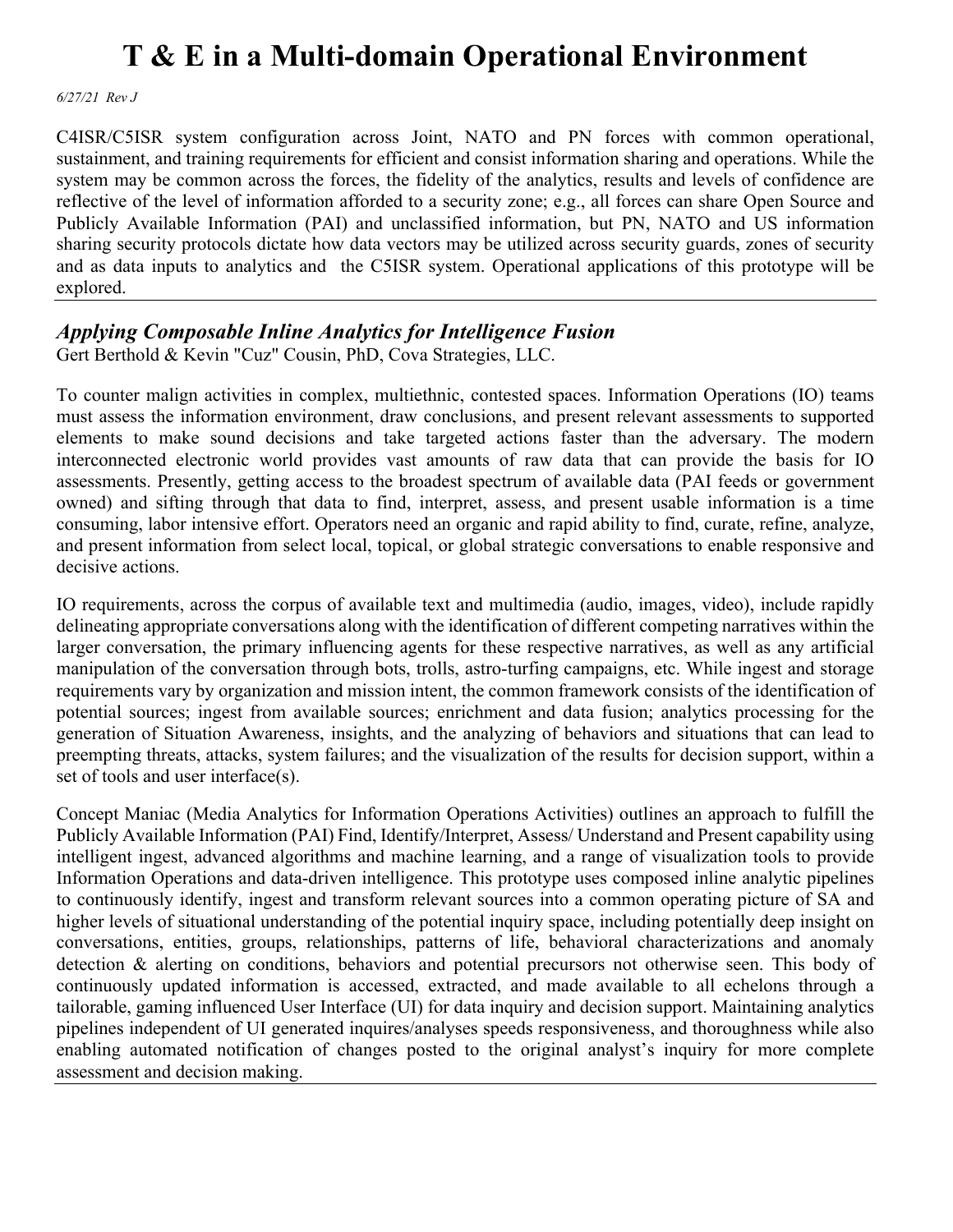*6/27/21 Rev J*

#### *Automation of Legacy Test Systems*

Dennis Shen & Dontel Newton, Georgia Tech Research Institute

While an automated testing environment can provide consistent, reliable, and efficient testing capabilities, adapting legacy test environments to include automation presents unique challenges to overcome.

One challenge is maintaining user confidence in the provided test environment. With legacy systems, users have high familiarity and confidence in the system as is. Any changes that are made must be implemented in a way that the user has the same confidence in the new automated test environment that they had with the original legacy test environment. These automated systems also, require the proper training to yield valid results. If the end-user decides the automated test environment is too difficult to learn, they may be reluctant to adopt it deciding instead to continue to rely on the manual methods.

Another challenge is designing an automated test environment around the legacy system. Many of these legacy systems were not initially designed with automation in mind. A complete redesign is typically cost prohibitive, and as often is the case with hardware-in-the-loop testing, a non-starter due to the investment that has already been made in building the legacy test environment. Another aspect of this challenge is how to approach tasks that require user input, e.g. pushing a button or turning a knob. The automated test solution must be able to address this part of the challenge. This directly ties into the user confidence as any large scale changes will also affect the overall user confidence in the automated test system.

All of these challenges can be addressed so that the automated system inspires the same confidence and meets the end user needs. As much as possible, existing components should be reused or adapted. Users are already familiar with these components and have confidence that generated results are valid. To aid in this effort, a decision must be made to build automation into these components, or to use another library to drive the automation capabilities. As long as the same user interfaces and components are maintained, users will have the same confidence they had with the legacy test environment. Automated testing has many benefits to the end user but care must be taken so that the user is still comfortable and confident in using a testing environment that has been automated.

### *C4ISR and Software Intensive Systems T&E Challenges*

Kenneth Sanchez, Kathy Smith, & Kent Pickett, NAVAIR

As stated in the National Defense Strategy: Investments in Command, Control, Communications, Computers and Intelligence, Surveillance, and Reconnaissance (C4ISR) will prioritize developing resilient, survivable, federated networks and information ecosystems from the tactical level up to strategic planning. Investments will also prioritize capabilities to gain and exploit information, deny competitors those same advantages, and enable us to provide attribution while defending against and holding accountable state or non-state actors during cyberattacks. Information is now considered by many as a domain right next to cyber, space, land, sea, and air. C4T TTA will invest in new T&E technologies with the application of autonomy, artificial intelligence, and machine learning, including rapid application of commercial breakthroughs, to revolutionize the way we test and evaluate warfighter acquisition systems.

Communications capabilities of warfighting systems are becoming more agile and complex with new requirements and initiatives, such as: military tactical application of Software Defined Radios (SDR), the Air-Sea Battle concept in a sophisticated Anti-Access/Area Denial (A2/AD) environment, future Joint Aerial Layer Networks, and the Moving Target Defenses (e.g. polymorphic networks).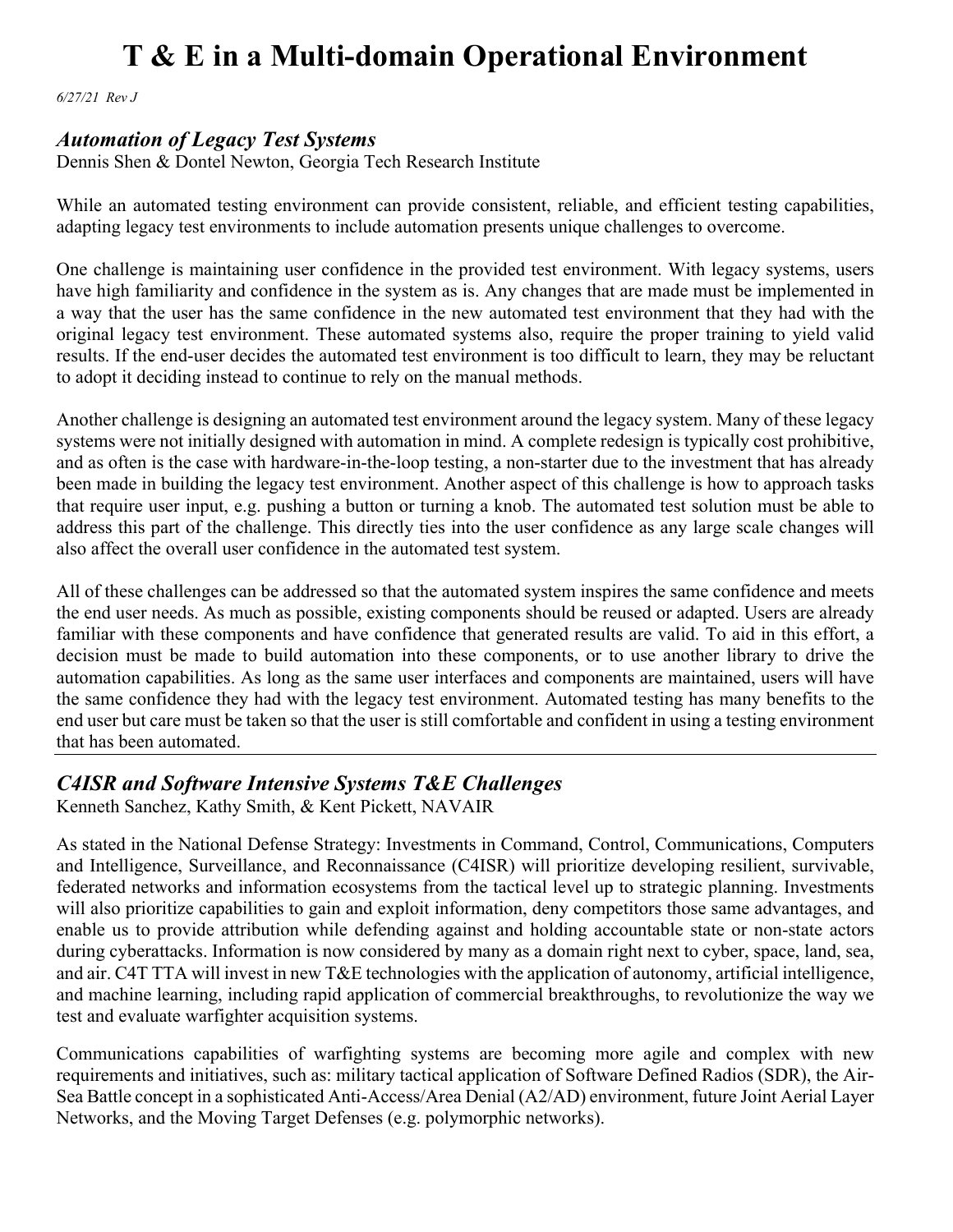*6/27/21 Rev J*

Warfighting systems (e.g. Distributed Common Ground System) are employing (utilizing or generating) datato-decision and big data capabilities within a cloud environment. This presents new challenges for T&E to assess these platforms. For C4I systems, the trend is accelerating in the three "V" dimensions of big data:

- Velocity increases requirements for Test Data-to-Decisions to operate in real-time processing.
- Variety increases requirements to process many types of structured (Variable Message Format), semi structured (Link 16), and unstructured (voice, chat, video) data.
- Volume increases requirements to process larger and larger amounts of data (e.g. petabytes).

As you accelerate down these V dimensions, the warfighter systems are incorporating complex underlying new IT infrastructure that must be tested. These advanced IT infrastructures include cloud technologies that can have massive parallel file systems, distributed SQL and NoSQL databases, basic and advanced analytics and custom applications, and virtualization technologies.

New C4I systems must be tested in the volume designed to handle in wartime operations. Adaptable technologies are required to utilize a synthetic battlespace environment to augment the open-air range with vast simulated areas, frequency ranges, and transmitter entities for T&E in Contested/Dense communications environments. This would provide opportunities to test C4I systems under realistic controlled conditions: what-if scenarios, test pre-runs, and link analysis test planning to maximize the value of field testing and expand its scope. C4T has identified three key technology domains: Live and Simulated, Big Data Analytics, and Automated Software Testing.

Live and Simulated methods are required to replicate the more complex and distributed systems environments of today and tomorrows warfighting systems. Live and simulated entities (modeling and simulation) provide for more thorough joint mission context platform T&E.

### *Continuous, Scaled and Agile Security Analysis of Web Application*

Steve Seiden, Acquired Data Solutions

HTTP is the language of the web, powering traditional page servers, API back-ends and IOT/OT assets. The source code footprint of web applications is growing exponentially as HTTP endpoints proliferate in the cloud, the enterprise, and in manufacturing and critical infrastructure. There is explosive growth in the number of micro-controllers that drive IOT (and IIOT) devices and many of these devices are connected to the outside world via HTTP. While the web's footprint is growing by orders of magnitude, trends in agile software development are accelerating the rate of change of the underlying source code. This acceleration of software change is driven by DevOps and ever-shrinking release cycles. Continuous, automated testing of code quality for functional features is a maturing field due to the mass adoption of DevOps practices, but security testing is often absent or is performed using slow, manual methods. DevSecOps will rely on the ability to automate, distribute and orchestrate headless test processes that include security analysis. These processes will need to examine web endpoints for black box vulnerabilities and hidden attack surface (entry points) during repeated software build/test cycles. Assert Security will describe the design principles, architecture and operation of distributed security testing of web endpoints to achieve continuous monitoring that fits cleanly into the DevOps model of rapid development.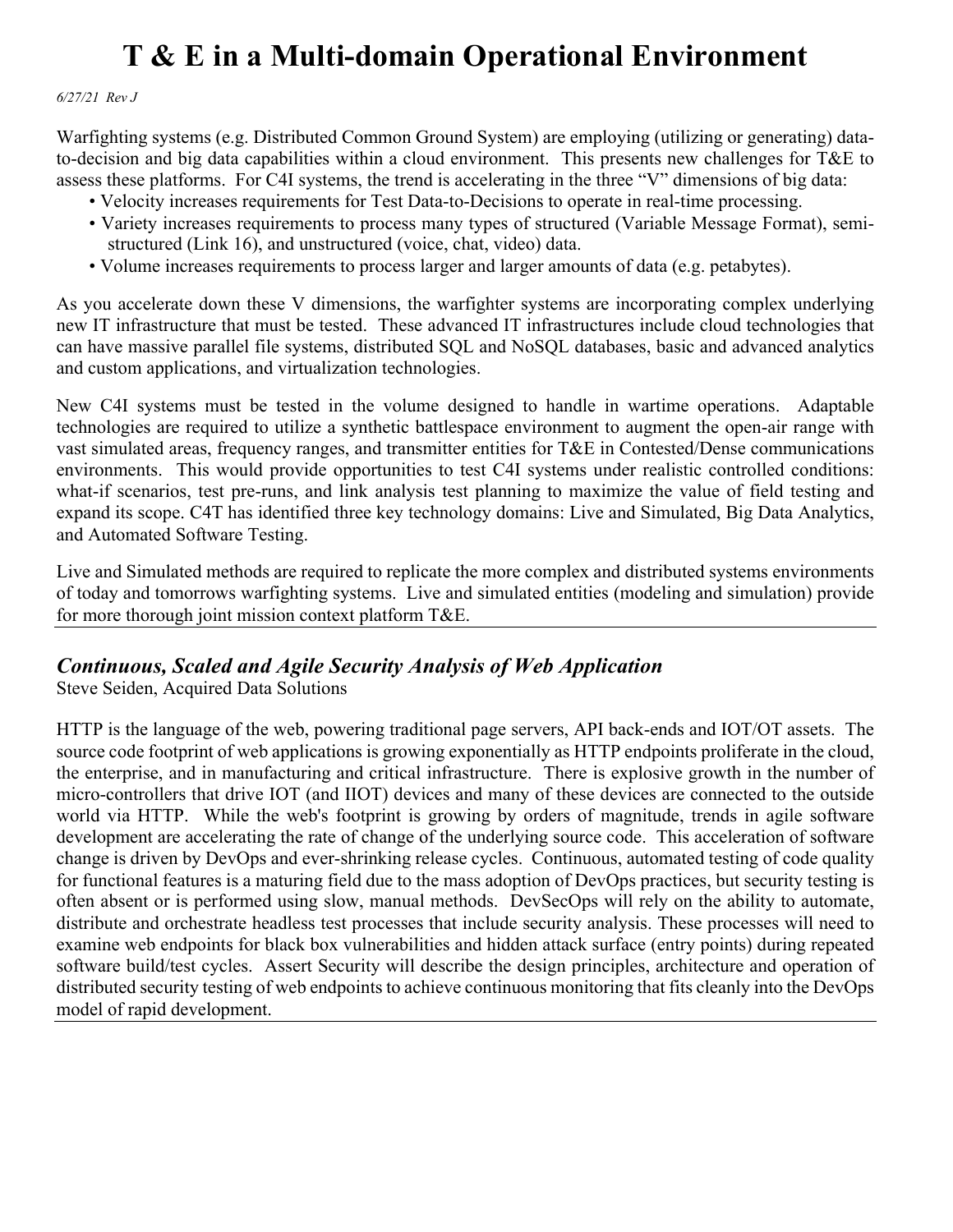*6/27/21 Rev J*

#### *Copyrights*

Kevin Soules, Loza & Loza, LLP

Copyrights don't just protect the painting on your wall. Copyrighted software is a key component of any intellectual property portfolio. In this segment, we will discuss high level ownership issues associated with software development, particularly when the software is developed under government contract.

### *Coupled Sensor Array System (CSAS)*

Jose Mendez, Southwest Range Services (SRS)

WSMR will utilize this Coupled Sensor Array System as a way to provide wide-beam horizontal and vertical coverage. The CSAS will support testing scenarios requiring collecting telemetry data of up to 12 radio frequencies from multiple objects simultaneously. The CSAS will accomplish this by utilizing a combination of eight horn antennas, signal-to-noise-ratio (SNR) polling Sensor and three quad data receivers.

All equipment has been be carefully selected through test and analysis to provide the required horizontal and vertical coverage and data process. The SNR polling sensor is the brains of the coupled sensor array solution responsible for processing all of the antenna RF inputs and selecting and routing the highest RF (SNR) value from each of the designated mission frequencies (a minimum of 12 frequencies) to the appropriate telemetry receiver.

### *Deep Learning for Verification of Electronic Warfare Techniques*

Caleb Story & Jerrik Waugh, Physical Science Laboratory, New Mexico State University

Testing and Evaluation (T&E) of air defense radar systems is imperative to maintain battlefield superiority. Part of the T&E process is testing the radar against validated electronic attack (EA) threat techniques. T&E EA threat developers are responsible for creating threat representative systems that are capable of exposing allied systems to EA threats that would be seen on the battlefield. The techniques and waveforms to be used are verified and validated by a validating authority prior to the threat system being utilized in the test to ensure the systems under test (SUT) are being evaluated accurately and correctly.

Once the systems are in flight, operation typically comes down to the pilot activating certain modes on the EA system at specific times or locations for repeatable expose of the SUT to the specific EA technique. The issues become, at this point, whether the EA system was working as it was supposed to or did something fail in flight. Employment of an EA technique verification system based on deep learning models can help to minimize the uncertainty of the proper operation of the EA system.

Employment of deep learning models in an EA system can be challenging due, in part, to the vast amounts of data needed to train the model(s). The probability of an EA system encountering a sensor using signals unknown to the model is high and can inhibit system efficacy. The approach we are undertaking to use the capabilities of deep learning models avoids a portion of this issue as we are using them to verify the output of EA system based on known modes of operation that are trained ahead of the test event.

As developers of the T&E EA threat system, the techniques to be employed in the test are known ahead of time and can be used to create and collect the data necessary to be used for model training and validation. Once the model is trained, it can then be employed in the high performance data collection system used specifically for EA verification to identify when and where the EA technique was enabled and for how long it was in use.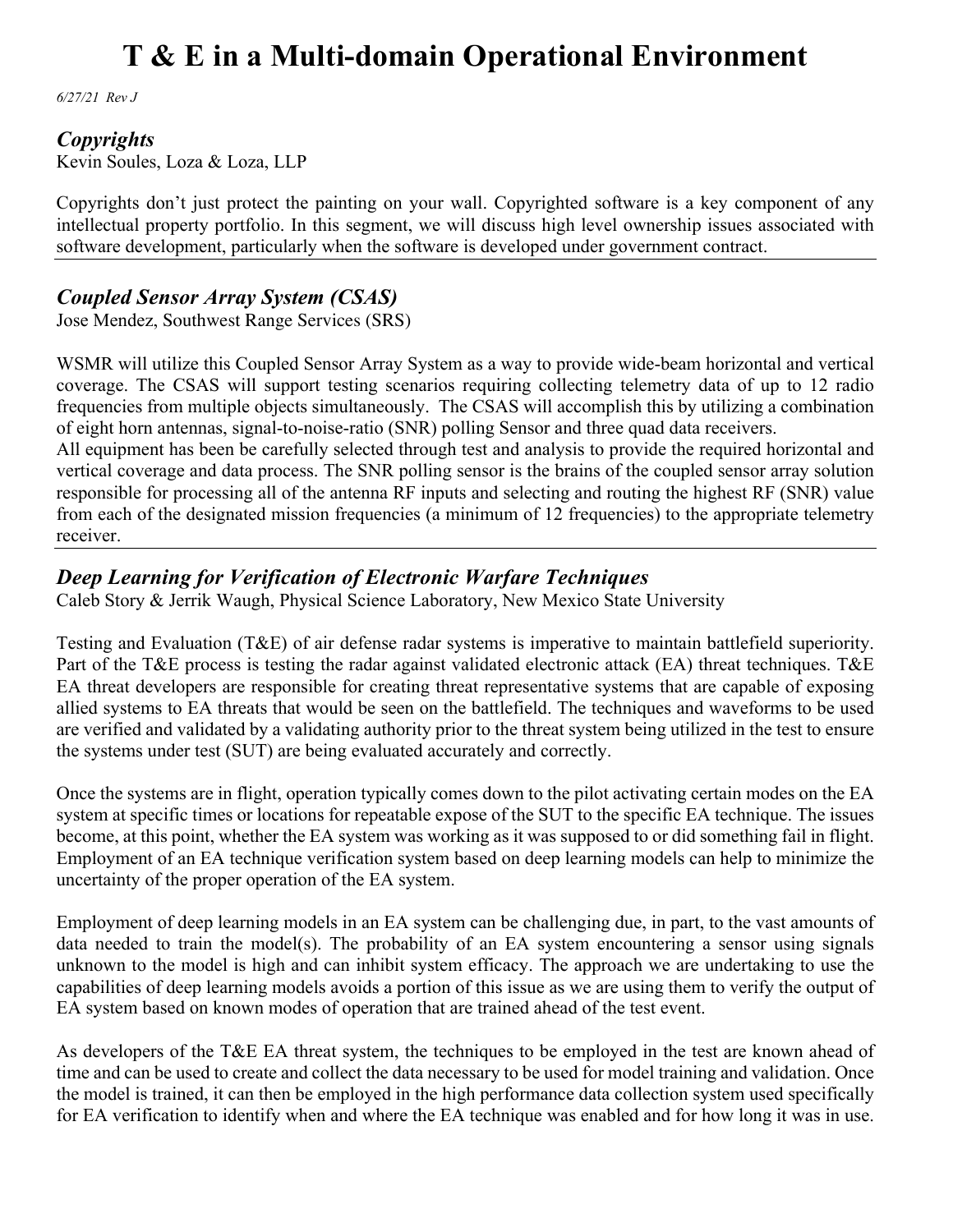*6/27/21 Rev J*

The future of deep learning in the verification of EA techniques is rife with opportunity to improve testing methodology and improve allied system performance and survivability.

#### *Design for Six Sigma*

Mark Kiemele, PhD, Air Academy Associates

Design for Six Sigma (DFSS) is the natural evolutionary next step beyond Lean Six Sigma. Once the design of a product is finalized and in the hands of the customer, the amount of improvement that can be achieved at reasonable cost is limited. Witness the tire fiasco with Ford, the key debacle with GM, or the air bag disaster with Takata. The purpose of DFSS is to move improvement into the earlier stages of a product's or process's life cycle when design changes are less costly. Have you ever heard of "shift left?" Well, DFSS has been doing that for well over two decades now. But DFSS will require higher-powered tools such as Monte Carlo Simulation and Robust Design. While LSS is good for products and processes that already exist, DFSS is better at designing new products or redesigning existing products or processes that need performance improvement. This tutorial will discuss the what and why of DFSS and provide a roadmap or methodology that is different than DMAIC for generating design improvement very early in the life cycle.

### *Development and Testing of Navy Torpedoes in a Full Fidelity Simulated Undersea Environment*

Carlos Godoy, Kenneth Sanchez, Kent Pickett, Kathy Smith, NAVAIR

The Technology Resource Management Center (TRMC) support for improving the Modeling and Simulation (M&S) capabilities for undersea systems has been significant for the development and improvement of the Environment Centric Weapons Analysis Facility (EC WAF) simulation and its use to support operational test for future weapon systems and countermeasures. The capability has been recognized by OPNAV N97, N96 and N94 as an advanced underwater sonar simulation in the Navy.

The ECWAF is a real time hardware in the loop torpedo simulation used throughout a torpedo lifecycle (from early development through operational testing (OT) and capability upgrades). This hardware in the loop, real time requirement imposes the most demanding M&S requirements. The resulting M&S technology development and capabilities have not only provided the Navy with the most advanced sonar stimulation environment but also established the ECWAF as the resource for Test and Evaluation of many other Navy undersea programs.

This brief will summarize new and critical technology developments that the ECWAF brings to bear during both development and operational testing of the Navy's new torpedo systems. Major T&E capabilities to be showcased include:

- A. Development of WARP a range dependent propagation model that enabled the ECWAF to address range dependent bathymetry and bottom composition propagation conditions. With WARP, the ECWAF has a capability making it the Navy's only a simulation valid for operations in shallow and deep waters.
- B. Enhancements of the Navy's Comprehensive Acoustic Sonar Simulation to support the development and validation of the ECWAF and its enhancements have produced a simulation based on narrow band assumptions. This technology supports the development of fully broadband systems, like the new MK 48 MOD 8 weapon and their related signal processing. The technologies and capabilities have developed into a fully Broad Band Capability in the ECWAF.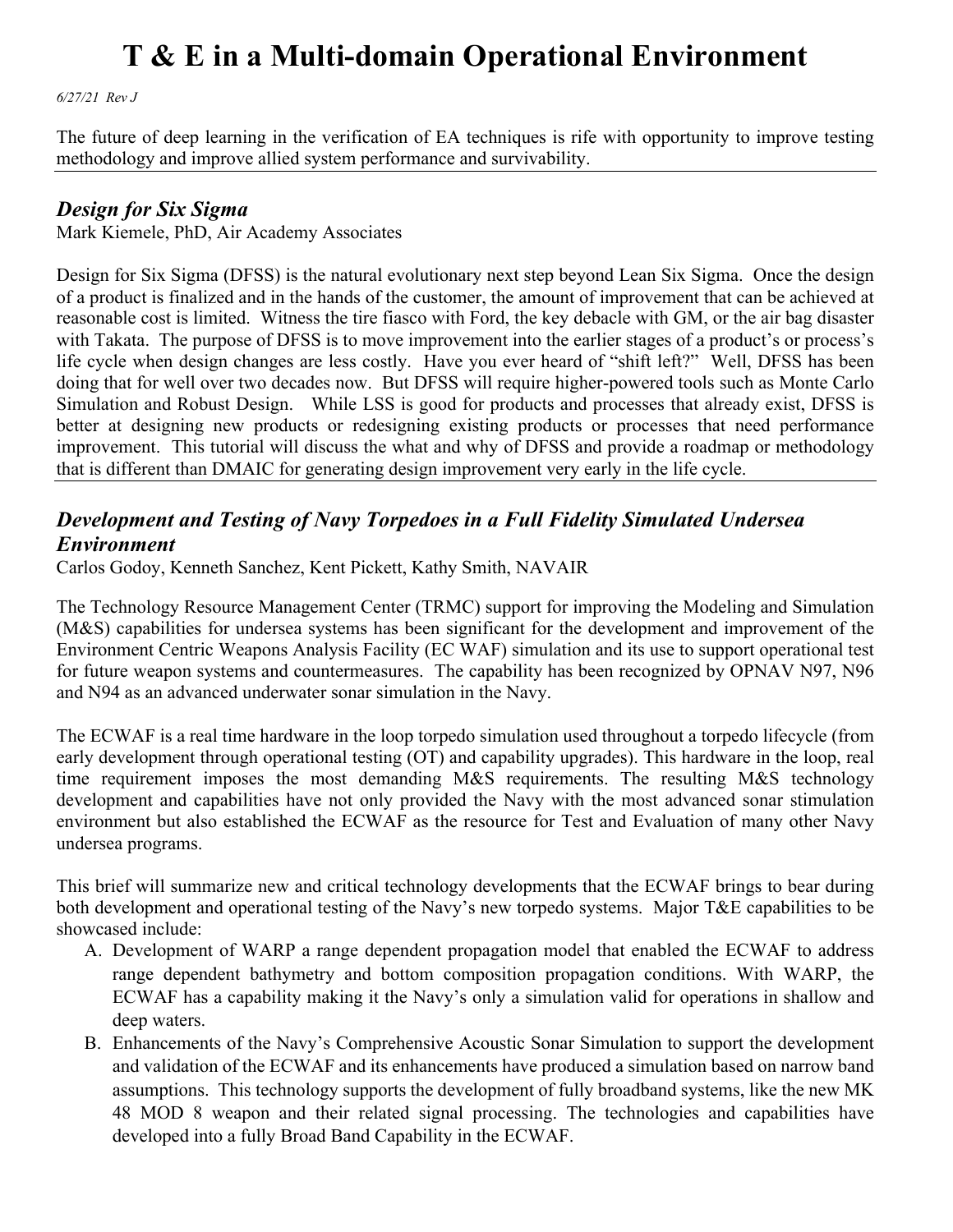*6/27/21 Rev J*

- C. The Virtual Commander capability was developed to provide a target in a simulation with the ability to autonomously evade an attacking torpedo based only on exploiting the environmental acoustic conditions and the capabilities of the target submarine under attack. This Artificial Intelligence (AI) technology was funded under the FAST GRAB program and now is integrated in the ECWAF simulation and will be used to evaluate the actual potential performance of our torpedoes. This new capability addressed a fundamental shortfall in the M&S technology supporting operational testing.
- D. Development of the Navy's only ray based 3D acoustic propagation model; Qprime. This new capability demonstrated by integrating Qprime in the Comprehensive Acoustic System Simulation (CASS) represents a critical capability needed for any sonar operations in very shallow waters like new torpedoes and Unmanned Underwater vehicles (UUV's).

The real time simulation capabilities of the ECWAF are currently being used to both develop and test a wide range of underwater weapons. This presentation will summarize the key technologies that support this development.

## *Directed Energy Weapon Test & Evaluation in a Relevant Multi-Domain Operational Environment*

Nathaniel C. Charles, Francis Check & Stephen Lenart, TRAX International

Test and Evaluation (T&E) of Directed Energy Weapons (DEW), both High Energy Lasers (HEL) and High Power Microwaves (HPM), is critical to the successful transition DEWs to the US military forces for use in Multi-Domain Operational environments. Currently, the U.S. lacks a comprehensive test bed capability that supports the full spectrum of developmental and operational T&E of DEWs in a relevant operational environment at realistic distances and engagement geometries. Test capabilities at a variety of range distances must include telemetry, tracking, data acquisition, appropriate sensors, continuous command and control, and instrumentation that provide an appropriate level of security within a fiscally constrained environment. Due to the extremely high cost and long lead-times for near-term completion of MILCON projects that can realize a persistent DE testbed, solutions that can provide interim Limited Operational Capabilities (LOC) have gained support from White Sand Missile Range (WSMR), Army Test and Evaluation Command (ATEC) and garnered congressional plus-up in the FY21 National Defense Authorization Act. This approach supports DE capability enhancements for T&E requirements of emerging U.S. HEL and HPM systems. This presentation evaluates principals of the Multi-Domain Operational environment and explores the benefits, constraints, and limitations of DE capability enhancements at WSMR required for distributed testing. Included in the recommended solution will be LOC capability enhancements capable of addressing the complexity and variety of DE testing needs.

### *Dual-Purpose ISR Analytics Exploitation for Offensive/Defensive Multi-Domain Operations*

Gert Berthold & Kevin "Cuz" Cousin, PhD, Cova Strategies, LLC.

A Composable Embedded Software (CES) environment can be formed for the rapid insertion of new capabilities into existing platforms by employing a hive-like computing environment, flexible and adaptive sensor packages with swarm-based collection, SWaP-C (optimized Size, Weight, Power, and Cost) processing applied across multi-domain platforms, and inline analytics for real-time information fusion. Commands and forward operators can compose software processing chains for missions, then monitor and adapt them, on the fly, in response to changing or unexpected operational mission requirements, environmental states, situations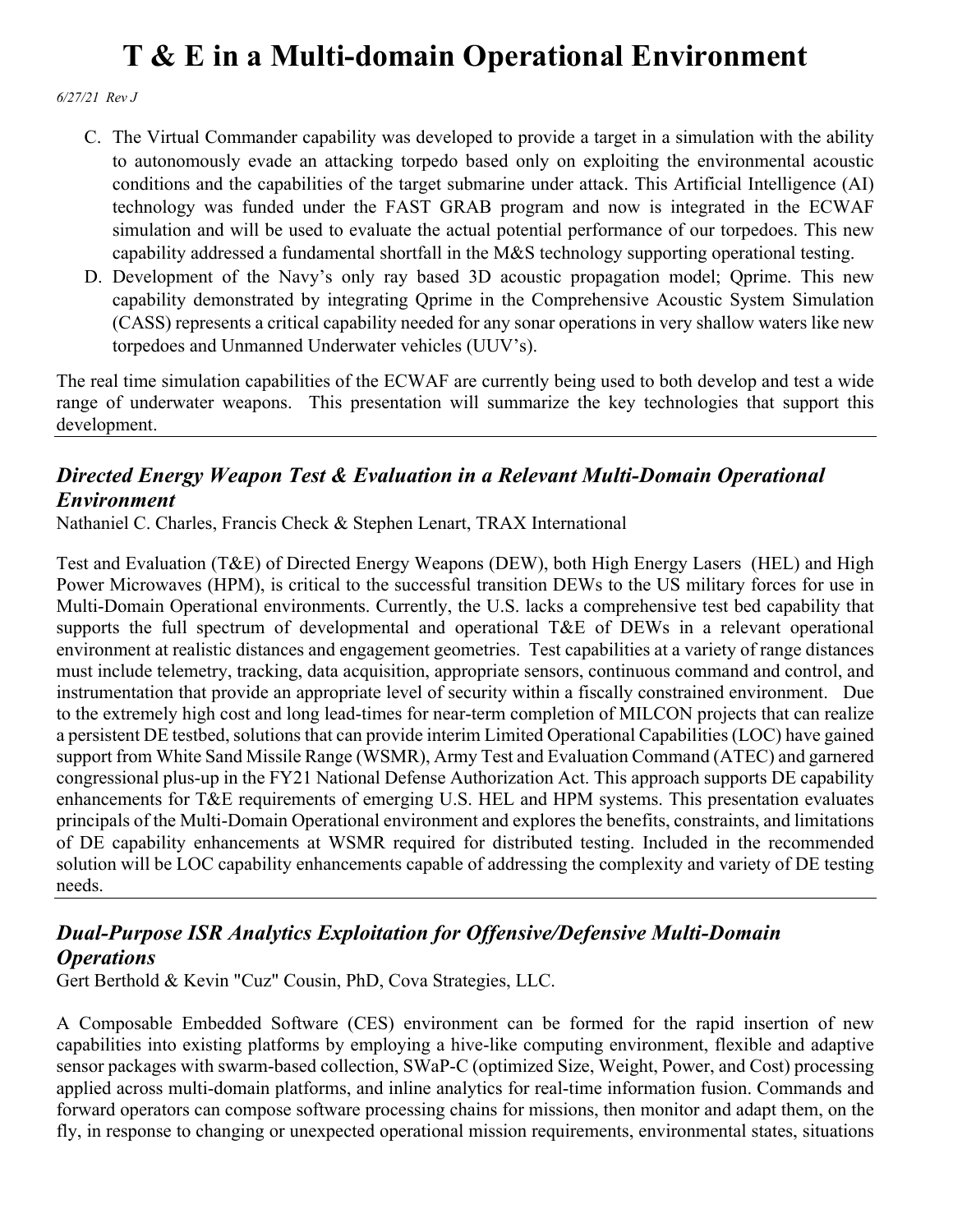*6/27/21 Rev J*

and detected anomalies. CES allows for the leveraging of each platform's suited capabilities, simultaneously coordinated, and dynamically utilized through distributed sidecar technology and event-driven Artificial Intelligence (AI)/Machine Learning (ML) automation. Not only can CES concepts reduce the costs and time (to days and hours) of fielding of multi-domain sensor platforms and new capabilities, but it also provides a virtual, composable, integration and delivery framework of real-time services and analytics suitable to supporting distributed, adaptive sensor-to-shooter or data-to-decision solutions.

CES creates a new paradigm of mission composability, multi-modal, multi-platform sensor access and analytics fusion by embracing and enhancing the native capability of existing mobility platforms. Through swarm-like integration and the passage of data, processing, and state within, between and spanning respective mobility SWaP-C compute nodes. it is possible to increase the usability, capability, and performance of individual sensors into a composable integrated sensor architecture. This sensor architecture feeds a composable, event-driven analytics framework that fuses sensor, observation, and interim analytics results to generate continuous Situational Awareness (SA) and insights, entity & activity behavior characterization, threat, attack and system failure prediction, conditions and anomaly detection, and automated analytics-driven response recommendations for operators and commanders to visualize, assess and act upon. Response actions can range from human planning; the maneuvering/assigning/ reassigning of resources, equipment, weapon systems, forces and other assets through existing Command and Control (C2) systems; to human- and automated Observe, Orient, Decide and Act (OODA) loop courses of action (COAs) to enable preventative offensive measures and pre-emptively eliminate/neutralize identified threats, attacks and system failures. Using a digital twin concept, this can be applied operationally, in modeling and simulation, in training, and in the exploration of new offensive/defensive methods and approaches applied across observation zones.

To highlight CES capabilities, a dual-purpose demonstration mission of continuous foveated SA – across multiple observation zones - for blue and read team force protection has been developed. Manned and unmanned platforms (airframes, drones, terrestrial vehicles, and small units) provide continuous ISR sensor coverage of observation points, wherein drones, ground sensors and small units provide a picket line of continuous imaging, motion detection and signatures and analytics providing inline virtual data streams derived from all platforms, for the identification and classification of entities and behaviors and possible event and anomaly detection in the Area of Operation (AO). Composed sensor, observation, and analytics fusion generates real-time decluttered SA, entity/group and behavior tracking, sensor coverage gap notification, threat and attack prediction, conditions/anomaly identification & alerting; and the subsequent triggering of adaptive human-in-the-loop and automated responsive actions.

### *Employing a CLONE to Enhance JADC2 Testing*

CAPT Jeff Hoyle (USN, Retired), Rajive Bagrodia, PhD, Jeff Weaver, PhD & Lloyd Wihl, Scalable Networks Technologies

This paper describes the incorporation of high fidelity, physics-based network digital twins into a JADC2 Comprehensive Live-Virtual-Constructive (LVC) Operational Network Environment (CLONE). The JADC2 CLONE will provide a fully representative live-virtual-constructive emulation of the communication network together with its operating environment and the application traffic carried by it. Such a CLONE can be used to enhance the planning and insights gained from wargames, operational analyses, and test and evaluation events in a low-cost and zero-risk environment. In order to do so effectively, the JADC2 CLONE must have sufficient fidelity to accurately reflect the network dynamics due to the interplay between the communication protocol and topology, application traffic, the physical environment, and cyber attacks, thus appropriately differentiating between cyber attacks that are a mere annoyance and those that have the potential to disrupt the mission timeline.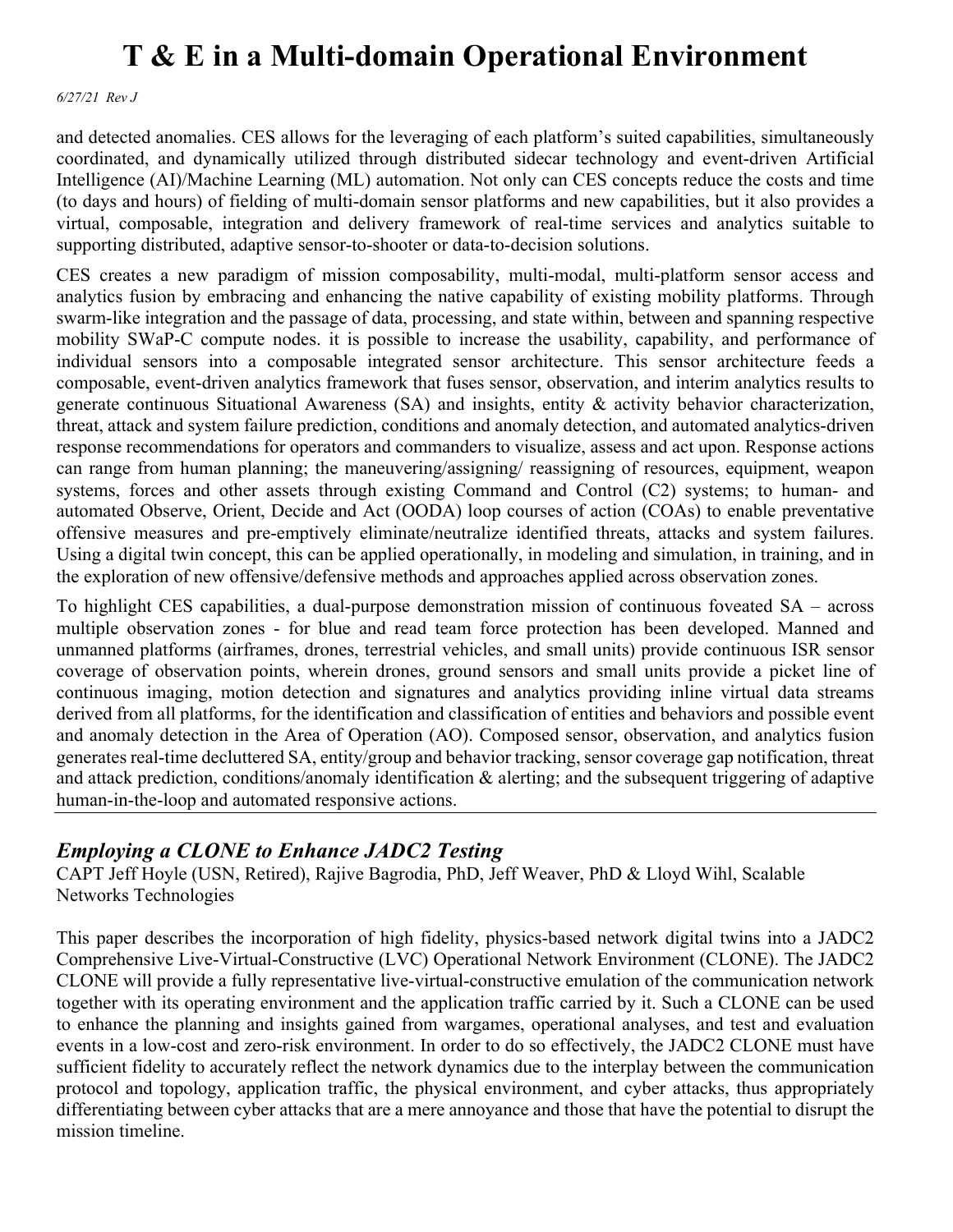*6/27/21 Rev J*

In this paper we analyze the critical needs for incorporating network digital twins into JADC2 simulations, prototyping, experimentation, test and evaluation while elaborating the key characteristics of a JADC2 CLONE:

- Integration of cyber/electronic warfare and kinetic domains, without modification
- Integration with both IP and non-IP communications (e.g., 1553 bus)
- Access to wireless and tactical waveforms and their specific capabilities, limitations and vulnerabilities
- Extensible attack library against network, connected weapon and C2 subsystems
- Assessments of command and staff to modify and complete operations while under cyber attacks as well as for network defenders to detect and react to such threats

In addition to analyzing and elaborating on these characteristics, this paper will also provide a use-case of a JADC2 CLONE mission simulation using Navy Distributed Maritime Operations (DMO) and Marine Corps Expeditionary Advanced Base Operations (EABO) as illustrative examples.

### *Function Level ROP Gadget Survival Using Compiler-Based Software Diversification* David Reyes, UTEP

Modern cybersecurity mitigation techniques have made it harder for attackers to successfully execute malicious code from what is commonly known as a buffer-overflow attack. As a result, attackers have turned to Return Oriented Programming (ROP) to achieve arbitrary code execution. This attack method strings together snippets of codes that belong to the legitimate binary, ROP gadgets, to achieve malicious behavior. Because these ROP gadgets are normally located in static locations within a binary, attackers can easily re-use their exploit code across all systems running the binary. This is known as a write-once, use-everywhere exploit. To address this issue, software diversification, a technique that modifies the instructions in binaries, while maintaining their semantic behaviors, is used as a countermeasure. While previous work has shown general success, there is a lack of research that measures and is able to predict the impact and effectiveness of specific diversification techniques on specific types of binaries. In our work, we are studying the relationship between the number of functions in a compiled binary and the number of gadgets that survive even after diversification. We also look at how different diversification techniques affect the measure of survivability.

### *How Agile Acquisition supports Continuous Processes Evaluation*

Robin Poston, PhD, University of Memphis

T&E in support of Agile software acquisition brings flexibility, sustainability, and responsiveness to change. All this means the Agile approach is well suited with built in process mechanisms to ensure a focus on continuous improvement. While Agile approaches follow technical practices such as test-driven development (TDD), pair programming, and continuous integration (CI), it also utilizes management practices such as work assigned to iterative sprints, constant communications, and continuous integration activities. Especially important when following Agile approaches are utilizing the concepts of self-managing teams and retrospectives, where the questions are often asked, "How do you do things better?"

Self-managing teams constantly communicate and help each other solve problems, including routine retrospective meetings where everyone on the team comes together to ask: "How are we doing?", "How can we do better?" To be successful, retrospective meetings need a facilitator to keep the focus positive and productive. Here are some helpful thoughts: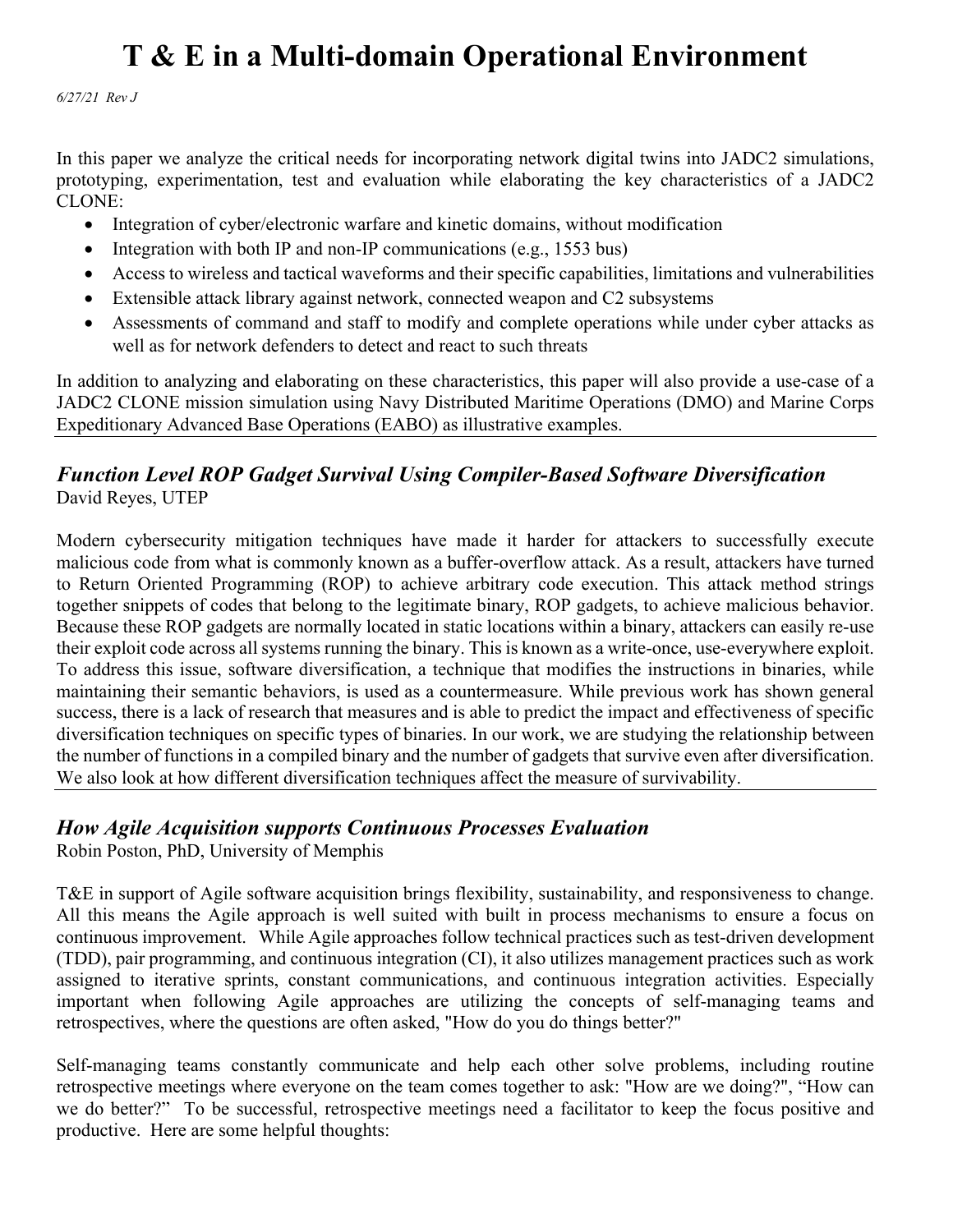*6/27/21 Rev J*

- The retrospective should take place outside the work room—in a neutral location
- Everyone should have an equal voice and feel comfortable contributing
- An approach should be planned but put aside if the team needs to go another direction
- facilitator should experiment with an open discussion, game-like approach to sharing, anonymous sharing, or structured analysis of work progress—this is about what works best for the team to share.

### *HPM Sensor on Instrumented sUAS Update*

Mark Henderson, BlueHalo

Aegis Technologies is developing a system that uses a shielded narrow-band receiver HPM sensor module which is integrated on a Group 1 and Group 2 small Unmanned Air System (sUAS) platform to measure radiated radio frequency (RF) energy in an open-air range environment. The sUAS has been hardened to survive RF attacks and has successfully flown through multiple HPM weapon system engagements. The TRL for this system is 5/6. The briefing will provide an update from early developmental efforts, actual field mapping during the MFIX 2020 exercise and calibration/survivability testing at the Survivability, Vulnerability Assessment Directorate (SVAD) located at the White Sands Missile Range (WSMR) in New Mexico, and developments in Command and Control (C2) technology.

#### *Hot Fire Test in a Reaction Control Engine and Throttleable Engine* Jazmin Arellano, UTEP

To perform a hot fire test in RCE, Reaction Control Engine, several conditions have to be met and a procedure has to be followed. The engine trailer and the server trailer, which controls the electric hardware and gives the data to the software used to control the test, have to be located at a spot designated especially to place the engine trailer in test day. At the correct positions, cable harnesses connecting the electronic hardware in the engine trailer to the server trailer have to be connected in the designated ports and electronic hardware connections. Once the engine trailer is connected to the server trailer communication between the computer with the software controlling electronic hardware in the engine trailer and electronic hardware in the engine has to be ensured. Once the instrumentation is connected and running according to the code and procedure, the propellants have to be connected and pressurized to the pressure needed to deliver the propellant to the engine. For the case of methane, methane is acquired in the gas state, liquefaction of it has to take part along with the pressurization process of oxygen, which is acquired in the liquid state. Condensation of methane is achieved inside a tank in which liquid nitrogen is running through a coil inside the tank. The liquid nitrogen at very low temperatures take the heat from gaseous methane, making the condensation possible. This process takes couple hours, other activities such as connecting oxygen delivery lines and pressurization of liquid oxygen contained can be done in parallel. Once the amount of methane needed is condensed and the oxygen container is pressurized the engine is ready to be fired. The 500 lbf engine is similar to set up as RCE. The engine has to be taken out to the designated location in the testing facility. For this engine there is a propellant tank trailer that stores the oxygen, methane and pressurizing nitrogen tanks. Connection between the electronic hardware in the propellant trailer and in the engine trailer and the software in the control computer has to be ensured. Once the proper connection is achieved and the instrumentation responds to the controls the tanks are ready to be pressurized, connected and to be delivered to the engine to complete the hot fire test. The electronic hardware is controlled through a server trailer, in which there are two servers serving different purposes. One server receives all the data, in voltage, and converts it to digital data that can be converted and displayed in the form of temperature and pressure readings in the control computer by the software, which for this case is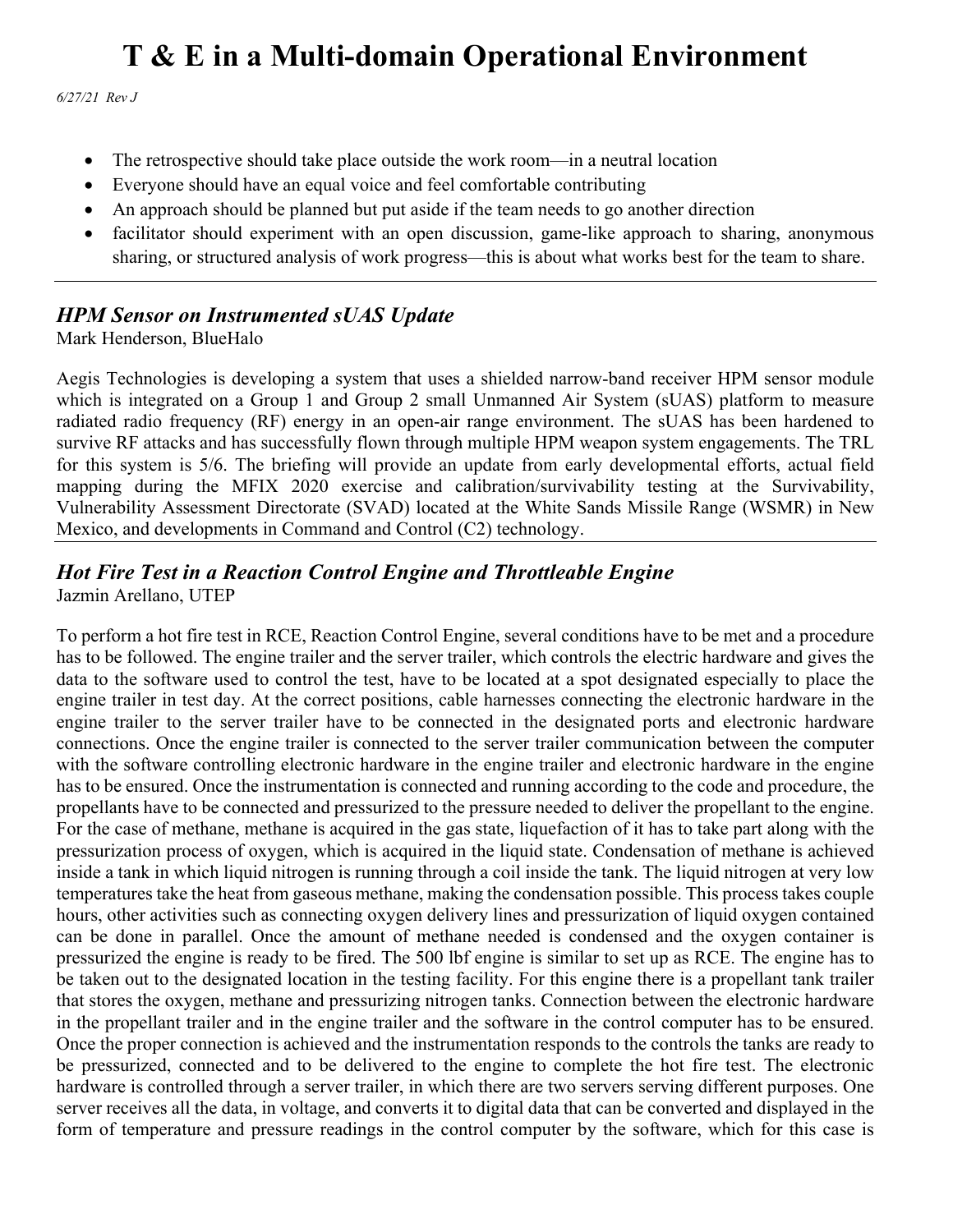*6/27/21 Rev J*

LabVIEW in which a code was written and adapted to display the pressure and temperature readings and control electronic valves. The second server receives the signal from the software in the control computer and sends it to the electronic hardware making it possible to give controls to electronic valves.

### *Infrastructure as Code*

Will Lester, Nextech Solutions

Infrastructure as code (IaC) is a programmatic approach to maintaining the configuration of infrastructure. Hardware modularity is essential to the required mobility of near peer conflicts, and IaC is, in our view, the only sustainable way to manage the configuration of increasingly complex hardware at the edge. Our overview will give attendees a basic understanding of IaC concepts and software solutions coming from the commercial sector, and some success stories of where it has been deployed in the government sector. We will discuss the implications of IaC and automation on personnel utilization, security, and agility to the fighting force.

### *Lean Six Sigma*

Mark Kiemele, PhD, Air Academy Associates

Lean Six Sigma (LSS) means different things to different folks, but in its most general definition, it is a framework for continuous process (or product) improvement (CPI). This tutorial will provide a little history as well as delve into the what and why of LSS and explain why the synergy of Lean and Six Sigma is greater than the sum of its parts alone. It will also explore the basic problem-solving methodology that is used within LSS to deliver improvement. This is called the Define, Measure, Analyze, Improve, and Control (DMAIC) methodology or roadmap. It provides a simple building block approach to solving problems and improving processes. We will identify some of the most useful tools that are used within the DMAIC approach to problem solving and compare DMAIC to other CPI approaches such as PDCA (Plan, Do, Check, Act). We will also discuss why LSS is a boon for some organizations, yet a bane for others. No matter what your current perspective of LSS is, this session should provide additional insight.

## *Leveraging the CIPP Model to Achieve CPI in T&E and other DoD Applications*

Joe Stufflebeam, PhD, TRAX International

The CIPP evaluation model is firmly entrenched as a valuable tool for measuring organizational and project performance within certain sectors of the Government and various educational organizations. An extension of the model to meet organizational CPI, specifically within the T&E community, is presented. The model is harmonious with other quality driven approaches, such as LSS, Agile, ISO 9001, etc. and is rooted in sound feedforward/feedback control and systems theory. The model is directly applied with a DMAIC driven approach and is malleable to meet various types of organizational needs and is tailorable to the TRL of the work being performed. Specifically, an example is shown that correlates directly with a generalized MRTFB "mission execution process" and demonstrates how the current UDS process can be updated and extended to achieve more comprehensive results. The model is very generalized and directly applicable to other processes such as the ISR driven TCPED and PCPAD processes, LVC distributed testing exercises, and S&T and CTEIP type T&E development processes.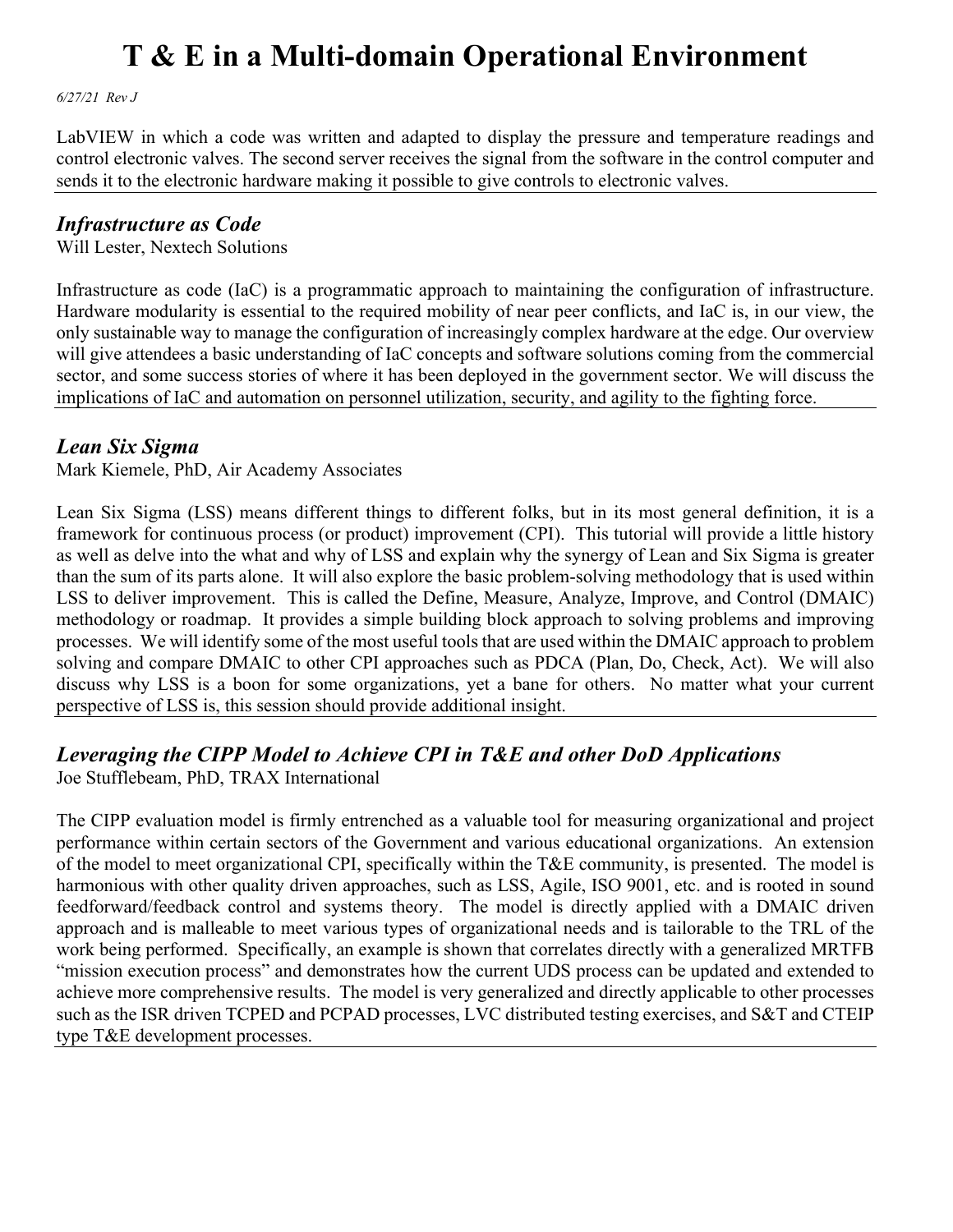*6/27/21 Rev J*

### *Monetization Strategies for Federally Funded Innovations*

Kevin Soules, Loza & Loza, LLP

The Bayh-Dole Act creates a unique monetization strategy for privately developed innovation funded with government contracts. In this segment we will discuss strategies for monetizing encumbered intellectual property.

### *Multi-Tethered BackHaul System (MTBS)*

Kristopher Nagy, Nextech Solutions

The Multi-Tethered BackHaul System (MTBS) combines modern technology trends and sought-after system traits to create new and useful communications systems using the latest micro tethered multi drone (MTMD) technologies to make small, inexpensive, and rapid-deploy antenna towers. The NTS ABL can be easily deployed as a high throughput, point to point communications link for distances up to 100 miles.

### *New Methods/Products for Comprehensive Analysis of T&E Events; Big Data Analysis for T&E*

Kenneth Sanchez, Kathy Smith, Kent Pickett, & William Wolfe, NAVAIR

Analysts are often challenged to detect, track, and explain anomalous behavior that has occurred during a test event, as evidenced in the data collected. With the advent of more sophisticated range and onboard data collection systems, the amount of data available for analysis in typical test and evaluation exercises has reached, in many cases unmanageable proportions. Often, much of the test data is not analyzed, with analysts focusing only on that limited portion of the data supporting specific test objectives. T&E Needs exist for new artificial intelligence (AI) and machine Learning (ML) Big Data Analytic technologies to assess the vast amounts of T&E datasets from a given System Under Test. We will discuss three new AI/ML techniques being developed to revolutionize the way we evaluate data for T&E.

- 1) Development of advanced methods for multi-variant time series analysis. Large structured datasets of time series sensor systems are produced by many new military platforms. One of the Air Force's new air frames produce over 50K sensor reports for every second of flight time. The ability to look at these massive datasets, identifying trends in well behaved data and focusing on data outside these norms is needed. AI/ML Big Data analysis techniques have been used in the commercial sector looking at financial market data for many years. However, the conversion of these techniques to DOD applications is new and will be explored in this section. Specifically, new T&E technologies will be developed to automatically identify abnormalities, perform causality analytics, prediction of equipment function and failure, and pattern recognition in datasets 1 terabyte or larger.
- 2) Development of advanced techniques for audio, video, and imagery. Large unstructured audio, video, and imagery datasets are often collected at the ranges during T&E of new military platforms. Unfortunately, these data streams, while time stamped, are often difficult to correlate because of the different "views" of the recording systems. Further because of "data noise" resulting from the collection procedures, the data collected is often not clearly defined. New T&E technologies will be developed utilizing AI/ML techniques to help with the clarity, efficacy, and correlation of unstructured data types resulting in reportable analytics.
- 3) Development of advanced visualization techniques for big data sets. When dealing with large datasets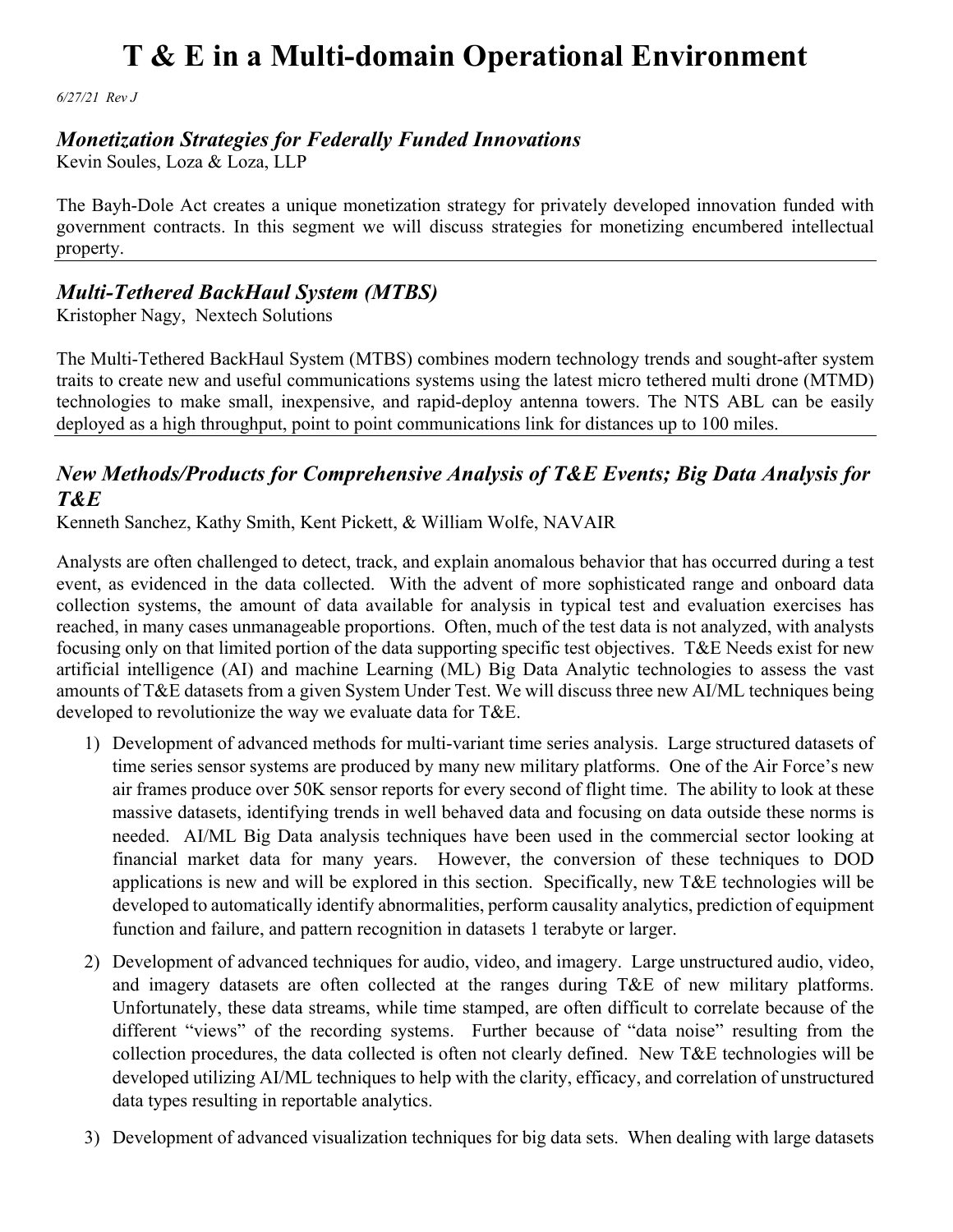*6/27/21 Rev J*

(1 terabyte or larger) displays of common statistical measures often mask critical interactions and anomalies. These data anomalies while hidden by, means, variances and outlier analysis often point to critical conditions leading to system failures. New T&E technologies are needed to allow T&E Analysts to not only display standard performance metrics, but also to pinpoint anomalies in the dataset as a whole and will focus on AI/ML visualization techniques to help focus on "out of bounds" data interactions.

In summary, advanced technologies are needed to facilitate the timely and accurate extraction of actionable knowledge from massive amounts of structured and unstructured data generated during modern test events for C4I and SW Intensive Systems Test.

### *Patents*

Kevin Soules, Loza & Loza, LLP

Patents are the mechanism by which our Constitution incentivizes technology development and innovation. The basic quid pro quo underlying the patent system is more complex when the government is funding that innovation. In this segment we will discuss the purpose and basic principles of patent law.

### *Real-time Analytics Fusion for Continuous LRPF Offensive/Defensive Threat Assessment and Response*

Gert Berthold & Kevin "Cuz" Cousin, PhD Cova Strategies, LLC.

The development and integration of software capabilities for Long Range Precision Fires (LRPF) to integrate, assess, and derive pertinent information from an overwhelming stream of battlespace information provides a set of tools and methods for analyzing behaviors and conditions that can lead to preempting threats, attacks, system failures as well as strategically planning preventative offensive measures. Such capabilities would help develop plans and strategies for heading off potential attacks or incidents, as well as methods for pre-emptively eliminating/neutralizing them, mitigating their effects or maneuvering/assigning/re-assigning resources, equipment, weapon systems, forces, and other resources. These capabilities would provide insights into current operations (CUOPS) and/or future operations (FUOPS) that benefit the use of LRPF for tactical mission command and would integrate within the existing Command Post Computing Environment (CPCE) architecture to deliver advanced information sharing, situational awareness (SA), Command and Control (C2), and real-time collaboration technologies for expedient decision making and superior operational execution on the battlefield.

A LRPF Threat Assessment and Response prototype that addresses data and decision dominance is outlined. Key features include: Modular, Open Systems Architecture; Proven, scalable, multi-domain data and sensor data ingest; Composable inline Artificial Intelligence (AI)/Machine Learning (ML) analytics for SA, patterns of life generation, behavior prediction and anomaly detection; Multi-platform, distributed processing environment; and an Agile development approach compliant with the DoD Enterprise DevSecOps Initiative (DSOP) / PlatformOne. The prototype solution integrates high-Technology Readiness Level components (TRL8 and above) that execute composable, event-driven missions of ingest, fusion and inline sensor analytics for data and decision superiority. Compositions define software automation to collect and aggregate real-time sensor feeds and mission data - across the multitude of multi-modal structured, semi- and unstructured data sources, then organize, fuse, structure and automatically normalize streams of information to feed inline analytics that generate a Common Operating Picture (COP) for SA, behavior characterization, prediction and event/conditions detection and response. Sensor, observation, and intermediate analytic results are piped real-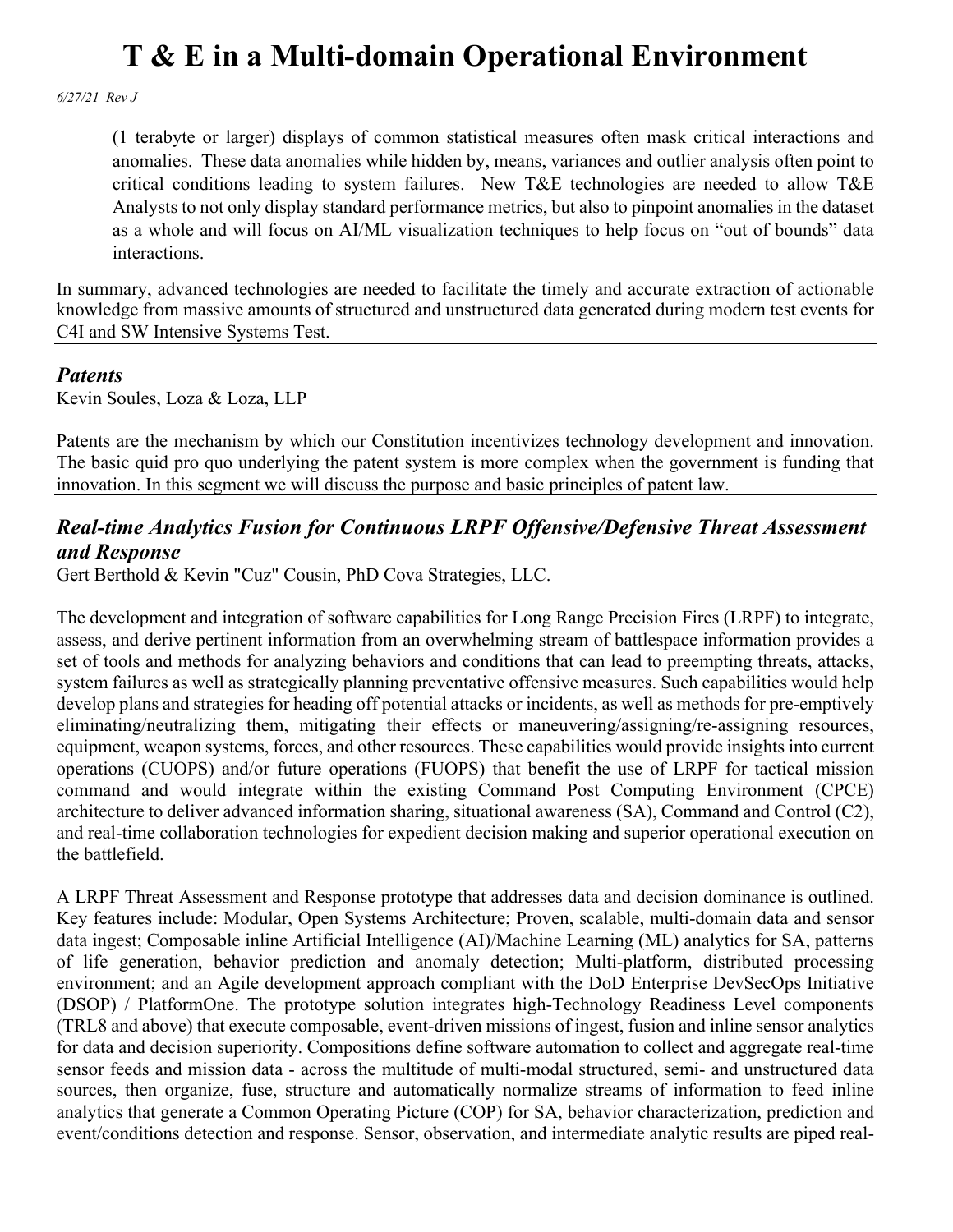*6/27/21 Rev J*

time into analytics for the continuous assessment and derivation of pertinent information, generation of insights, real-time flagging of alerts on conditions and anomalies, and prediction of threats, attacks, and system failures with confidence levels. Directly feeding Command Post Compute Environment (CPCE) systems, these results are visualized, assessed, and acted upon. Actions can range from human planning, maneuvering/assigning/ reassigning of resources, equipment, weapon systems, forces and other assets through existing Command and Control (C2) systems, to human-in-the-loop automated Observe, Orient, Decide and Act (OODA) loop courses of action (COAs) to enable preventative offensive measures and pre-emptively eliminate/neutralize identified threats, attacks and system failures - operationally, in modeling and simulation, training and in the exploration of new offensive/defensive methods and approaches applied across observation zones.

### *Remote Classified Operations*

Grant Senn, Southwest Range Services (SRS)

Classified mission support at the White Sands Missile Range utilizing remote sensors and platforms currently requires personnel to be on-site or, if the systems are controlled remotely, personnel must travel to and from the sites both before and after the mission to manually install/retrieve classified media, power on/off systems and patch the classified systems through a dedicated Taclane/Network-Switch data path to ensure that only unclassified data "touches" the Test Support Network.

The Remote Classified Operations solution proposes an architecture for remotely powering, operating, switching and protecting classified devices eliminating the need for personnel to be on-site or travel to and from sites to configure data paths or retrieve classified materials. The hardware and physical safeguards built into the components prevent accidental spillage and tamper-sensitive controls are proposed to guard against unauthorized access.

### *Risk Management Framework as a Service (RMFaaS)*

Kristopher Nagy, Nextech Solutions

Risk Management Framework as a Service (RMFaaS) is the outsourcing of your Cyber RMF needs to an industry cleared facility. This enables quicker, more agile screening, lock down and rollout of tested software. This overview will give attendees an understanding of the seven-step process that goes into RMFaaS, including the option for continuous monitoring for new releases. Given the recent breaches of industry security software, it is imperative that organizations gain control over how they award Authority To Operate (ATO) for software that operates in their environment. We will discuss how to mitigate that risk without hindering your mission needs.

# *Synthetic Data Generation to Enable T&E S&T for Big Data Analytics*

Kenneth Sanchez, Kathy Smith, & Kent Pickett, NAVAIR

Synthetic data generation is required to advance the use of Artificial Intelligence (AI) & Machine Learning (ML) techniques to evaluate warfighter acquisition systems. T&E datasets for warfighter acquisition systems are often classified and always tightly controlled avoid revealing capabilities to our adversaries. Therefore, the need for synthetic data generation is critical to development of the next generation of AI/ML test & evaluation capabilities. The goal of synthetic data generation is to produce sufficiently representative data for training artificial intelligence and machine learning algorithms -- including classification, regression, and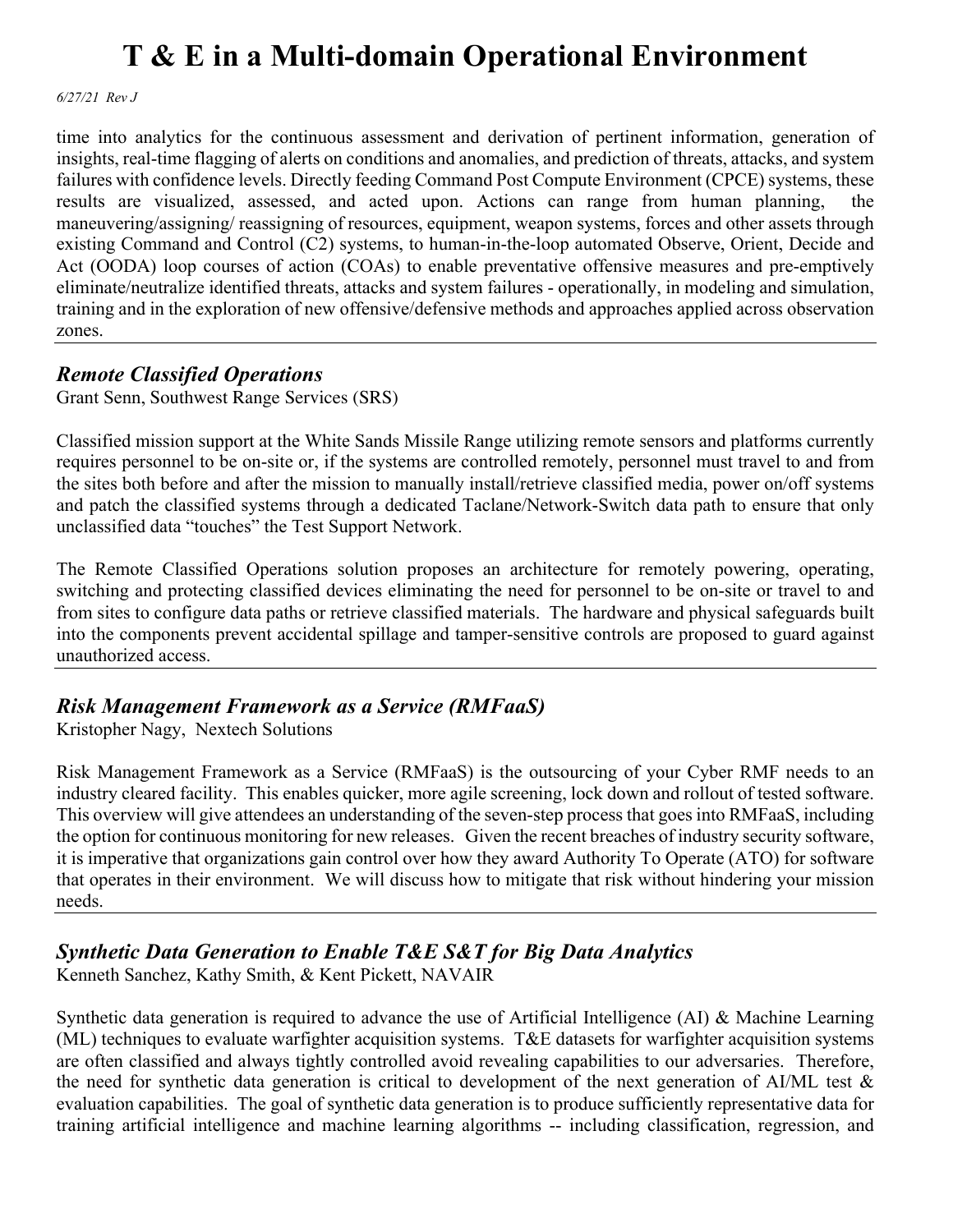*6/27/21 Rev J*

clustering. These synthetic datasets must perform equally well when real-world data is processed through them as if they had been built with this test data. The C4T Test Technology Area is developing a synthetic data generator for creation of large multi-variant time series datasets. When creating synthetic data, the objective is to come out of the process with highly valuable, refined, and labeled data that can then be used to drive AI/ML projects.

The C4T Multi-Variant Time Series (MVTS) – Generator consists of three main areas: Battlespace Environment Generator, Structured Dataset Generator, and Unstructured Dataset Generator. For each synthetic dataset a T&E Needs operational use case is developed to define the analytic needs as well as an operational representation of the testing datasets. Using this Operational T&E Needs use case the synthetic data generation implementation can be developed.

The Battlespace Environment Generator – Original use of the Next Generation Threat Systems (NGTS) model is used to define the operational scenario that the system under test is operating within. Additionally, the Joint Semi-Automated Forces (JSAF) model can also be used.

The Structured Data Generator leverages the capabilities of the model output to develop the representative multi-variant time series datasets. Various automated methods are used to build in the variety needed to represent that actual test dataset.

The Unstructured Data Generator creates any required audio, video, or imagery datasets. These components are further explained for the starting synthetic data generation datasets supporting:

- T&E Analytics to Assess Air Platform Tactical Situation Displays (TSD). Post flight video review of complex displays such as a TSD are time consuming, and for complicated tests can be incomplete due to the significant amount of information being displayed. An algorithm that can identify and log symbols, and then compare them to truth data would focus the limited analysis capacity on the areas of most interest.
- T&E Analytics to Assess Platform Target Location Error. The current trend of aircraft systems is that their lethality is highly dependent on the combination of interoperable datalinks, radios, and sensors. That combination, while potentially very lethal, produces non-decomposable results when aircraft are part of mixed-system force. Analyzing the combination of target location errors (TLE) shared across multiple platforms is a manpower intensive task.

In summary, advanced technologies to support synthetic data generation are needed to develop and advance the use of AI/ML techniques for evaluation of warfighter acquisition systems..

### *The Bayh-Dole Act*

Cameron Smith, Texas Tech

This landmark legislation, enacted in 1980, defines the rights the government retains in intellectual property developed under government contract. In this segment, we will review key tenants of the Bayh-Dole Act and certain provisions contractors should be careful to address correctly.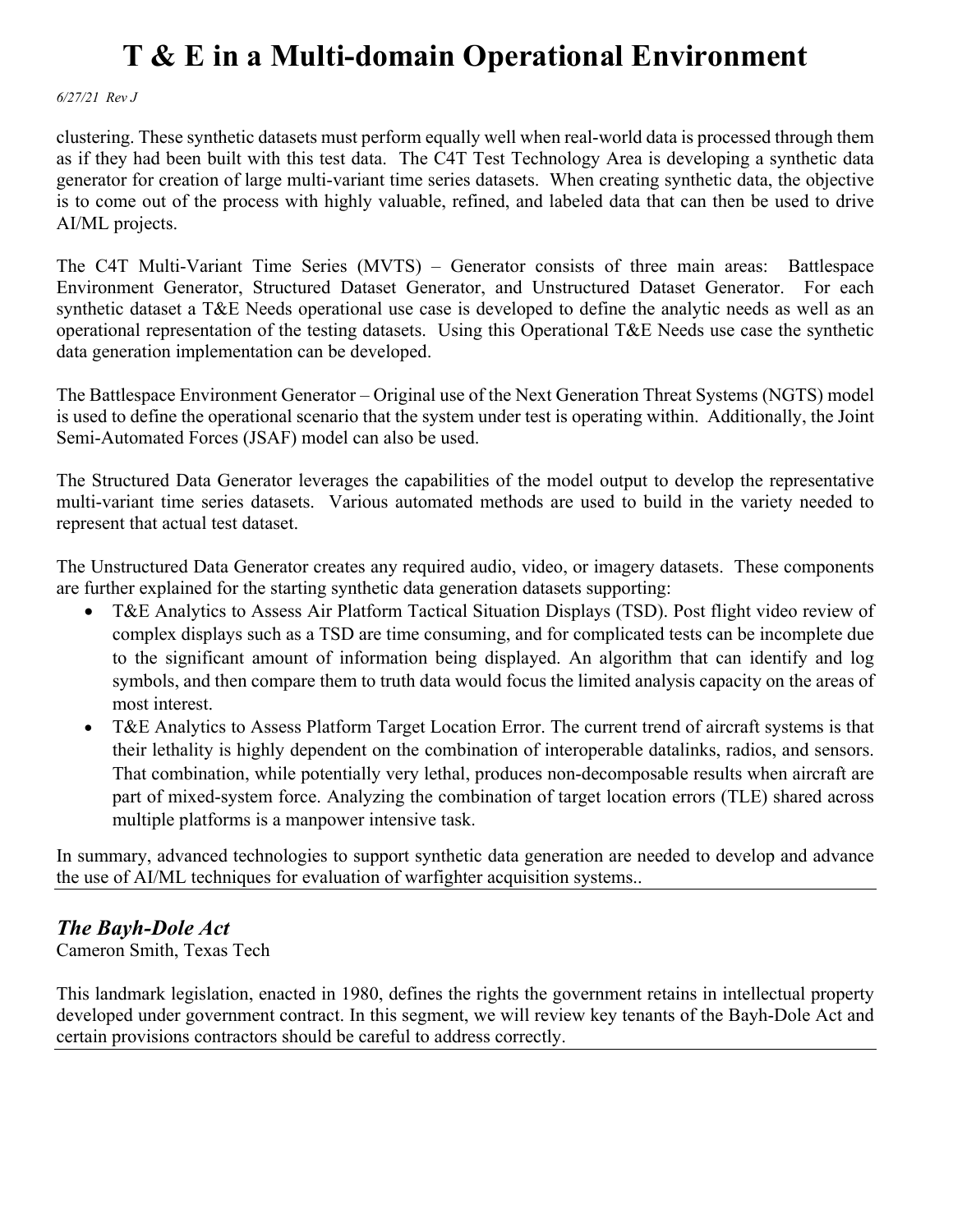*6/27/21 Rev J*

#### *The Data Acquisition System for a 1 MW Combustor*

Md Mohieminul I. Khan, UTEP

The Data Acquisition System of a combustor is presented in this study. A 1 MW combustor was designed to house a burning environment up to 20 bar and 2500K. It is a modular structure with a 2m solid body. The instrumentation system is designed to flow different gasses into the combustor including methane. To control the fluids 22 heavy duty solenoid valves were used. It has several types of sensory instruments. Instruments include, pressure transducer, flow meters, thermocouples, and visual cameras. All the valves were controlled by a Field Programmable Gate Array (FPGA), featured in the compact Remote Input/Output (cRIO) chassis by National Instruments. The cRIO is one of the two major subsystems of the overall data acquisition system (DAQ). DAQ supplies power to the valves through relay switches. These switches operate based on the electronic signals generated by the cRIO and controlled by an operating software. The system is also designed to read and log data from all the sensors. A compact data acquisition system or compactDAQ (cDAQ) is used for that purpose. This cDAQ is the other subsystem of the overall DAQ. The cDAQ chassis is connected to the PC through ethernet and has three conditioned Input/Output modules which collect data of different forms. The sensors generate data as output voltage. A LabView code was written to calibrate and convert them into meaningful data. This code also incorporates the solenoid valve controlling section. Hence, the GUI made with LabVIEW is capable of reading, logging, and controlling all the instruments present in the system. The sensors send the output voltages to the DAQ through sensory wires. The voltage is then routed through the I/O module. The LabView code is then used to process the voltage and convert it into numerical data. The code is written on a built-in template of LabView named "Continuous Measurement and Logging". The cRIO and cDAQ is housed in two separate chassis and connected through ethernet. Since the combustion happens in an extreme environment, the separation of the two subsystems ensures safety and reduction of signal losses. The cRIO supplies high voltage to the solenoid valves hence it is located nearby the operator for prompt control. And the cDAQ receives small sensory voltages, so it is located near the combustor. Nearby acquisition system reduces wire length which in turn reduces signal losses. In this article the design and the implementation of the DAQ system will be described. The control program and GUI will also be presented and described. Instruments, sensors, valves and wiring used to build the set-up will be introduced and discussed as well.

### *Universal Beamforming Technology for Telemetry Applications*

Dorse DuBois, Mannatek; Anand Kelkar, CDSI; Juan Guadiana, Mannatek

Telemetry tracking systems face greater tracking challenges along with increasing performance requirements. Examples include: Smaller beamwidths (C-band), hypersonic vehicles, and simultaneous multiple vehicles in flight.

Smaller beamwidths present a difficult challenge to maintain pointing & tracking accuracies for parabolic reflector tracking systems; thus, increasing risk of data dropouts. Supporting multiple-vehicle scenarios with parabolic reflector tracking systems is cost prohibitive; requiring a 1:1 ratio for each vehicle in flight. Expensive legacy phased arrays are usually not an option due to their complexity, maintenance, and high acquisition cost.

#### Universal Beamforming Technology - Next Generation: Digital Beam Forming Arrays

The Digital Beam-forming Module (DBM) is a small, lightweight, multi-beam phased-array antenna 'tile'. It can function as a stand-alone antenna sensor, or in cooperation with other DBMs to form an exceptionally large antenna aperture for complete simultaneous coverage across an entire range.